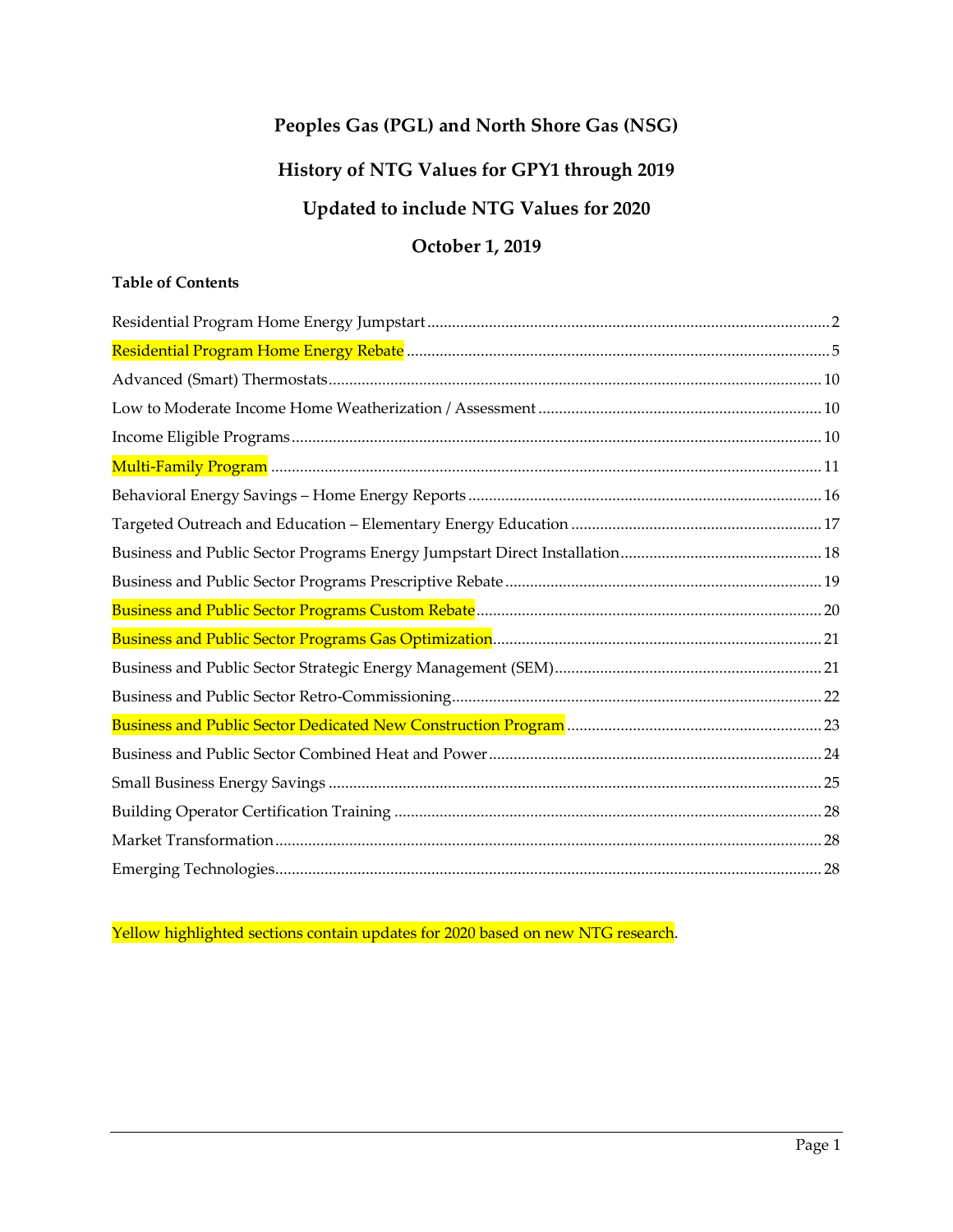<span id="page-1-0"></span>

|        | <b>Residential Program Home Energy Jumpstart</b>                                                                                                            |
|--------|-------------------------------------------------------------------------------------------------------------------------------------------------------------|
| GPY1   | Peoples Gas NTG: 0.86                                                                                                                                       |
|        | Free ridership Not estimated separately from NTG                                                                                                            |
|        | Spillover Not estimated separately from NTG                                                                                                                 |
|        | <b>Water Efficient Showerheads NTG 0.93</b>                                                                                                                 |
|        | Water Efficient Kitchen Aerators NTG 0.94                                                                                                                   |
|        | Water Efficient Bath Aerators NTG 0.94                                                                                                                      |
|        | Pipe Wrap NTG 0.67                                                                                                                                          |
|        | Method and Source: Program launched in Peoples Gas in the fourth quarter of GPY1 and                                                                        |
|        | experienced limited participation for the year. GPY1 NTG was based on evaluation review                                                                     |
|        | and recommended acceptance of program administrator ex ante NTG assumptions by                                                                              |
|        | measure, weighted by program-level measure savings to a single NTG ratio for the program.                                                                   |
| GPY2   | Peoples Gas: NTG 0.96; Free ridership 0.08; Participant Spillover: 0.04                                                                                     |
|        | North Shore Gas: NTG 0.96; Free ridership 0.08; Participant Spillover: 0.04                                                                                 |
|        | Method and Source: Evaluation research consisting of GPY2 participating customer self-                                                                      |
|        | reports. In GPY2, the Peoples Gas program distributed measures to 4,004 participants, and                                                                   |
|        | the North Shore Gas program distributed measures to 348 participants. A total of 80                                                                         |
|        | participants were sampled from the combined population (71 from Peoples Gas, 9 from                                                                         |
|        | North Shore Gas).                                                                                                                                           |
| GPY3   | Peoples Gas: NTG 0.96; Free ridership 0.08; Participant Spillover: 0.04                                                                                     |
|        | North Shore Gas: NTG 0.96; Free ridership 0.08; Participant Spillover: 0.04                                                                                 |
|        | Method and Source: Deemed by SAG consensus from GPY2 evaluation research.                                                                                   |
|        |                                                                                                                                                             |
| GPY4   | Peoples Gas: NTG 0.96; Free ridership 0.08; Participant Spillover: 0.04                                                                                     |
|        | North Shore Gas: NTG 0.96; Free ridership 0.08; Participant Spillover: 0.04                                                                                 |
|        | Method and Source: Deemed by SAG consensus. Values from GPY2 evaluation research.                                                                           |
| GPY5   | Peoples Gas and North Shore Gas:                                                                                                                            |
|        | Deemed NTG 0.96; Free ridership 0.08; Participant Spillover: 0.04                                                                                           |
|        | Method and Source: Values from GPY2 evaluation research.                                                                                                    |
| GPY6   | Peoples Gas and North Shore Gas:                                                                                                                            |
|        | Deemed NTG 0.96; Free ridership 0.08; Participant Spillover: 0.04                                                                                           |
|        | Method and Source: Values from GPY2 evaluation research.                                                                                                    |
| 2018   | All Measures Except Faucet Aerators:                                                                                                                        |
| (GPY7) | NTG: 0.96 ; Free Ridership: 0.08 ; Participant Spillover: 0.04                                                                                              |
|        | <b>Faucet Aerators:</b>                                                                                                                                     |
|        | NTG: 1.04 ; Free Ridership: 0.00 ; Participant Spillover: 0.04<br>Method: For measures except faucet aerators: No new research; retained GPY6 final values; |
|        | FR & PSO (IL EM&V GPY2); NPSO (no value).                                                                                                                   |
|        | For faucet aerators: TRM version 6.0 specifies that the free ridership for faucet aerators be set                                                           |
|        | at zero when estimating gross savings using the TRM specified baseline average water flow                                                                   |
|        | rate.                                                                                                                                                       |
| 2019   | HEJ - Smart Thermostats; NTG=NA                                                                                                                             |
|        | The savings for natural gas heating provided in Illinois TRM Version 7.0, Section 5.3.16 were                                                               |
|        | derived from a billing regression analysis with an experimental design that does not require                                                                |
|        | further net savings adjustment.                                                                                                                             |
|        |                                                                                                                                                             |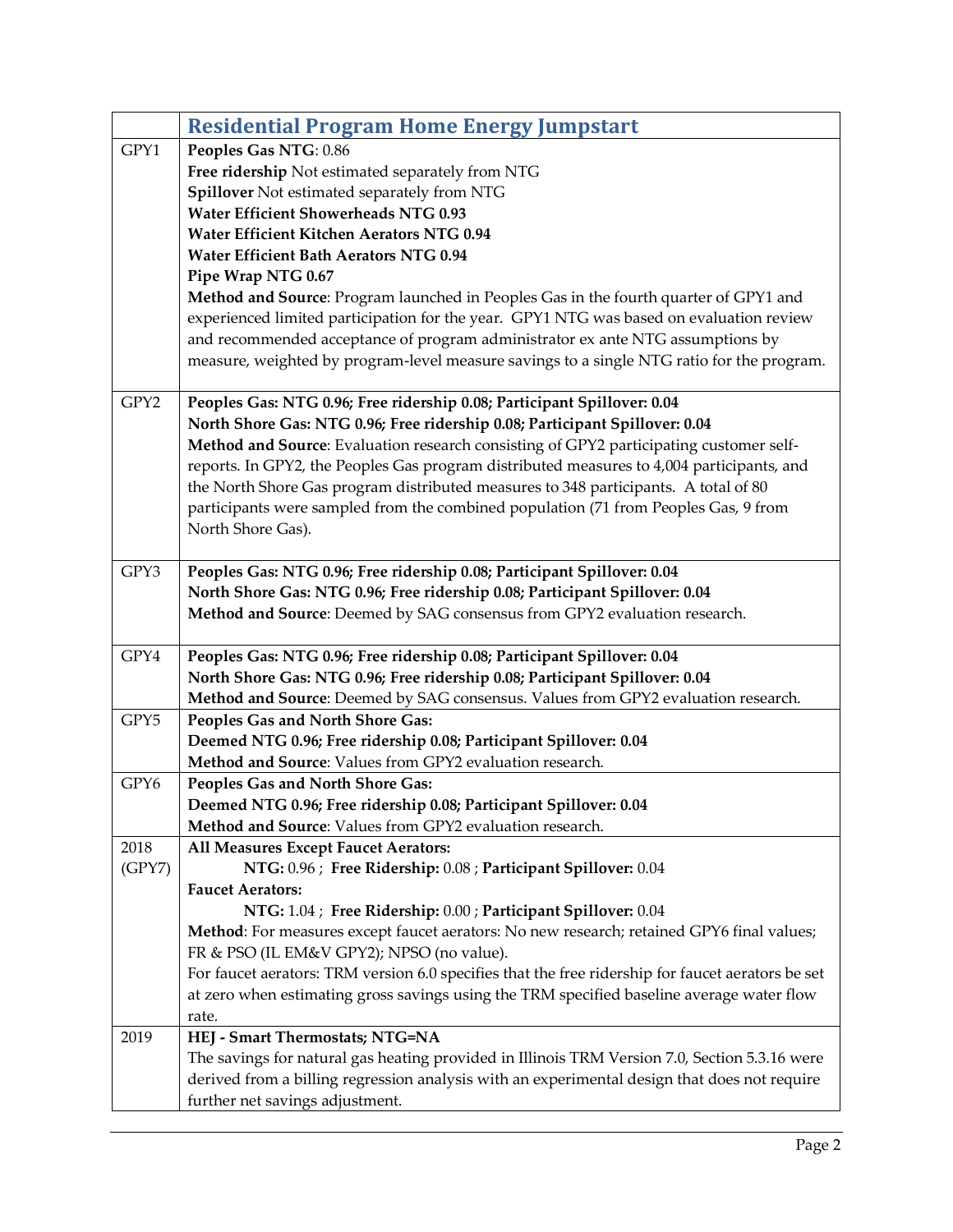|      | <b>Residential Program Home Energy Jumpstart</b>                                                                                                                                                                                                                                                                                                                                                                                                                                                                                                                                                                                                                                                                                                                      |
|------|-----------------------------------------------------------------------------------------------------------------------------------------------------------------------------------------------------------------------------------------------------------------------------------------------------------------------------------------------------------------------------------------------------------------------------------------------------------------------------------------------------------------------------------------------------------------------------------------------------------------------------------------------------------------------------------------------------------------------------------------------------------------------|
|      | HEJ - Faucet Aerators and Showerheads NTG=1.02<br>FR=0: TRM version 7.0 specifies that the free ridership for faucet aerators and showerheads<br>be set at zero when estimating gross savings using the TRM specified baseline average water<br>flow rate. PSO=0.02: 2018 Survey of 110 GPY6 participants. Memo: Net-to-Gross Research<br>Results from GPY6 for the Peoples Gas and North Shore Gas Home Energy Jumpstart<br>Program, Navigant, 8/23/18, second revision 9/19/18.                                                                                                                                                                                                                                                                                     |
|      | HEJ - Programmable Thermostat NTG=0.88<br>FR=0.14 and PSO=0.02: 2018 Survey of 110 GPY6 participants. Memo: Net-to-Gross Research<br>Results from GPY6 for the Peoples Gas and North Shore Gas Home Energy Jumpstart<br>Program, Navigant, 8/23/18, second revision 9/19/18. FR: 28 responses for this measure.                                                                                                                                                                                                                                                                                                                                                                                                                                                       |
|      | HEJ - Re-Programming Thermostat NTG=0.80<br>FR=0.22 and PSO=0.02: 2018 Survey of 110 GPY6 participants. Memo: Net-to-Gross Research<br>Results from GPY6 for the Peoples Gas and North Shore Gas Home Energy Jumpstart<br>Program, Navigant, 8/23/18, second revision 9/19/18. FR: 21 responses for this measure. ICC<br>Staff suggestion with SAG consensus for Nicor Gas was combining the Nicor Gas (12<br>responses) and PGL & NSG (21 responses) survey question results for the re-programming t-<br>stat value (combined 33 responses average FR=0.34), and then take an average of those results<br>and the Nicor Gas water heater temp setback results ( $FR = 0.09$ ) (SAG consensus). Final<br>FR=0.22. Navigant recommended the same value for PGL & NSG. |
|      | HEJ - Boiler Pipe Insulation, DHW Pipe Insulation NTG=0.88<br>FR=0.14 and PSO=0.02: 2018 Survey of 110 GPY6 participants. Memo: Net-to-Gross Research<br>Results from GPY6 for the Peoples Gas and North Shore Gas Home Energy Jumpstart<br>Program, Navigant, 8/23/18, second revision 9/19/18. Boiler pipe insulation and pipe<br>insulation domestic hot water (DHW) outlet - had low participation in GPY6 (about 3<br>percent of overall program savings combined) and were not represented in the GPY6 HEJ<br>survey research. Navigant recommends a free ridership of 0.14 for those measures, matching<br>the findings for programmable thermostats, because they are equipment measures whereas<br>re-programming thermostats is a service measure.          |
| 2020 | HEJ - Smart Thermostats; NTG=NA<br>The savings for natural gas heating provided in Illinois TRM Version 8.0, Section 5.3.16 were<br>derived from a billing regression analysis with an experimental design that does not require<br>further net savings adjustment.                                                                                                                                                                                                                                                                                                                                                                                                                                                                                                   |
|      | HEJ - Faucet Aerators and Showerheads NTG=1.02<br>FR=0: TRM version 8.0 specifies that the free ridership for faucet aerators and showerheads<br>be set at zero when estimating gross savings using the Residential Section of the TRM<br>specified baseline average water flow rate. PSO=0.02: 2018 Survey of 110 GPY6 participants.<br>Memo: Net-to-Gross Research Results from GPY6 for the Peoples Gas and North Shore Gas<br>Home Energy Jumpstart Program, Navigant, 8/23/18, second revision 9/19/18.                                                                                                                                                                                                                                                          |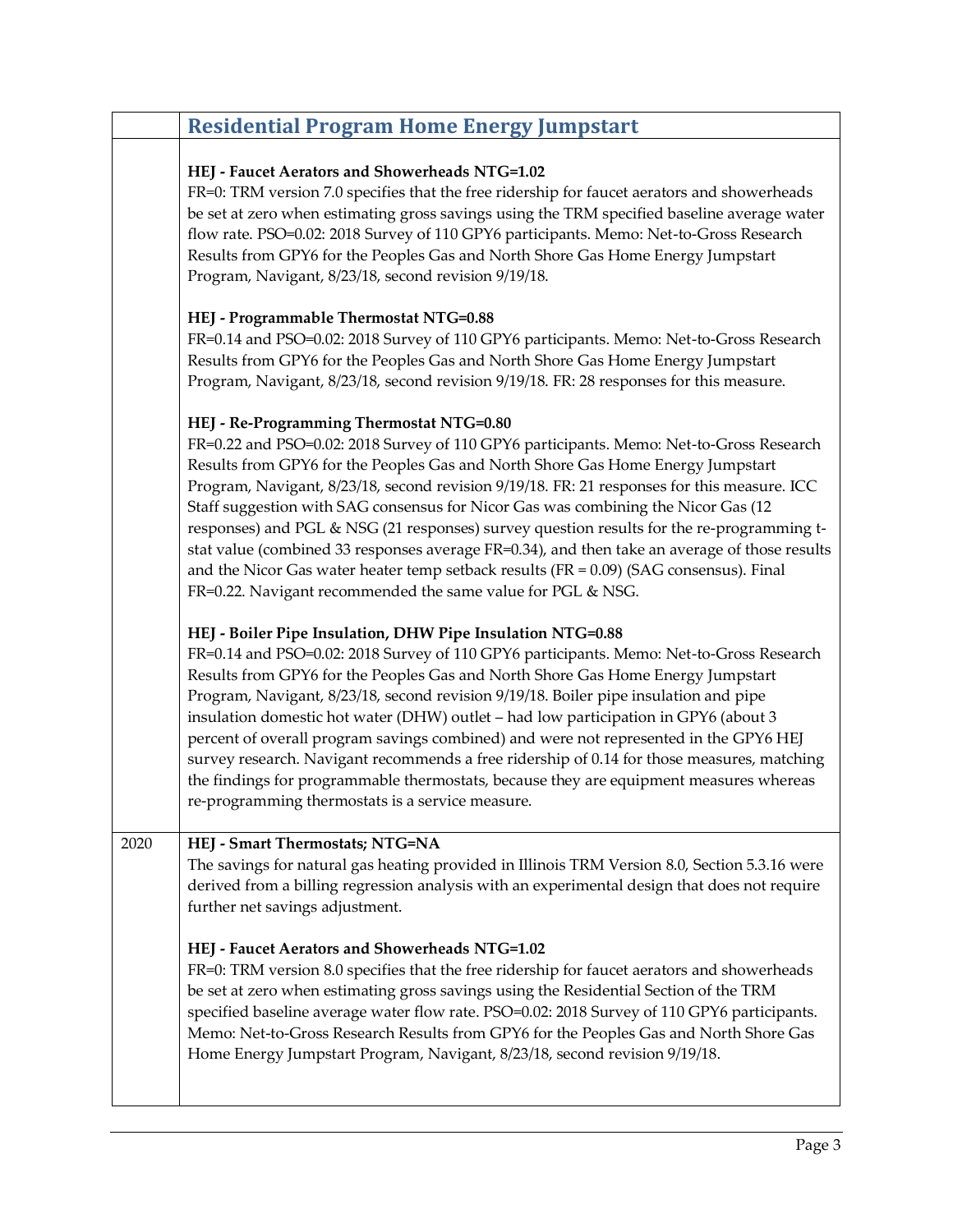| <b>Residential Program Home Energy Jumpstart</b>                                              |
|-----------------------------------------------------------------------------------------------|
| HEJ - Programmable Thermostat NTG=0.88                                                        |
| FR=0.14 and PSO=0.02: 2018 Survey of 110 GPY6 participants. Memo: Net-to-Gross Research       |
| Results from GPY6 for the Peoples Gas and North Shore Gas Home Energy Jumpstart               |
| Program, Navigant, 8/23/18, second revision 9/19/18. FR: 28 responses for this measure.       |
| HEJ - Re-Programming Thermostat NTG=0.80                                                      |
| FR=0.22 and PSO=0.02: 2018 Survey of 110 GPY6 participants. Memo: Net-to-Gross Research       |
| Results from GPY6 for the Peoples Gas and North Shore Gas Home Energy Jumpstart               |
| Program, Navigant, 8/23/18, second revision 9/19/18. FR: 21 responses for this measure. ICC   |
| Staff suggestion with SAG consensus for Nicor Gas was combining the Nicor Gas (12             |
| responses) and PGL & NSG (21 responses) survey question results for the re-programming t-     |
| stat value (combined 33 responses average FR=0.34), and then take an average of those results |
| and the Nicor Gas water heater temp setback results ( $FR = 0.09$ ) (SAG consensus). Final    |
| FR=0.22. Navigant recommended the same value for PGL & NSG.                                   |
| HEJ - Boiler Pipe Insulation, DHW Pipe Insulation NTG=0.88                                    |
| FR=0.14 and PSO=0.02: 2018 Survey of 110 GPY6 participants. Memo: Net-to-Gross Research       |
| Results from GPY6 for the Peoples Gas and North Shore Gas Home Energy Jumpstart               |
| Program, Navigant, 8/23/18, second revision 9/19/18. Boiler pipe insulation and pipe          |
| insulation domestic hot water (DHW) outlet - had low participation in GPY6 (about 3           |
| percent of overall program savings combined) and were not represented in the GPY6 HEJ         |
| survey research. Navigant recommends a free ridership of 0.14 for those measures, matching    |
| the findings for programmable thermostats, because they are equipment measures whereas        |
| re-programming thermostats is a service measure.                                              |
|                                                                                               |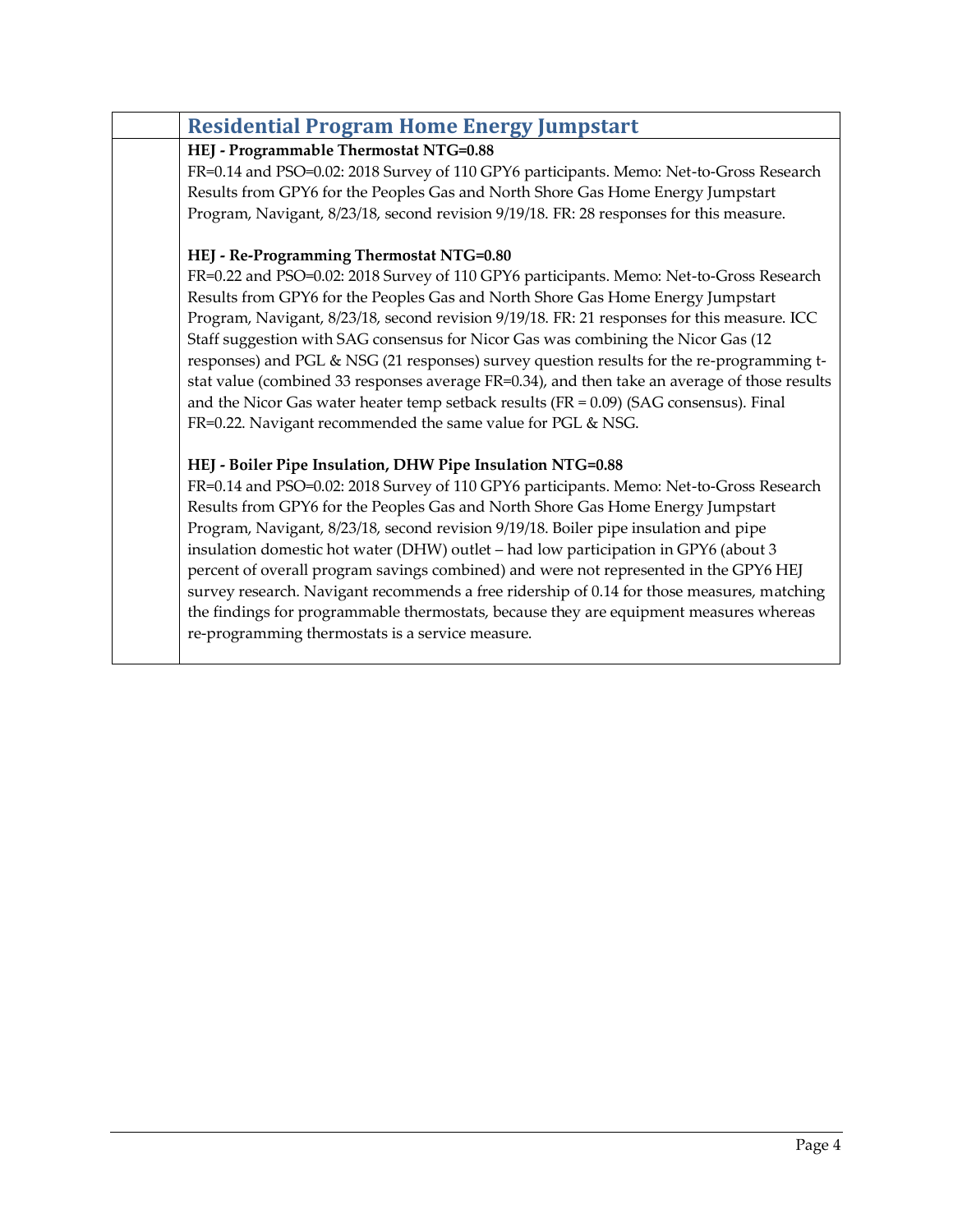<span id="page-4-0"></span>

|                | <b>Residential Program Home Energy Rebate</b>                                                                                                                                                                                                                                                                                                                                                                                                                                                                                                                                                                                                                                                                                                                                                                                                                                                             |
|----------------|-----------------------------------------------------------------------------------------------------------------------------------------------------------------------------------------------------------------------------------------------------------------------------------------------------------------------------------------------------------------------------------------------------------------------------------------------------------------------------------------------------------------------------------------------------------------------------------------------------------------------------------------------------------------------------------------------------------------------------------------------------------------------------------------------------------------------------------------------------------------------------------------------------------|
| GPY1           | Peoples Gas: NTG 0.72; Free ridership 0.28; Participant Spillover 0.00<br>North Shore Gas: NTG 0.67; Free ridership 0.33; Participant Spillover 0.00<br>Method and Source: Evaluation research consisting of GPY1 participating customer self-<br>reports and participating trade ally interviews. For Peoples Gas: 68 NTG interviews<br>completed from a population of 1,363 participants. For North Shore Gas: 71 NTG interviews<br>completed from a population of 991 participants. No quantifiable participant spillover was<br>found from customer self-reports. Significant qualitative evidence of spillover was found<br>from 30 trade ally interviews, but was not quantified.                                                                                                                                                                                                                   |
| GPY2           | Peoples Gas: NTG 0.82; Deemed Free ridership 0.28; Non-Participant Spillover: 0.10<br>North Shore Gas: NTG 0.80; Deemed Free ridership 0.33; Non-Participant Spillover: 0.13<br>Method and Source: Spillover results for GPY2 based on evaluation research to estimate<br>spillover from non-participating trade allies. For the spillover calculation, 59 interviews<br>were conducted sampled from two groups of non-participating trade allies: 1) Trade allies<br>that dropped out of the program (so-called "drop out" trade allies): those who had<br>participated in GPY1, but did not participate in GPY2; and 2) True non-participating trade<br>allies - those who reported that they were aware of the program, but had never participated.<br>Free-ridership for GPY2 was deemed from GPY1 evaluation research based on SAG<br>consensus. Evaluation did not research free-ridership in GPY2. |
| GPY3           | Peoples Gas: NTG 0.82; Deemed Free ridership 0.28; Non-Participant Spillover: 0.10<br>North Shore Gas: NTG 0.80; Deemed Free ridership 0.33; Non-Participant Spillover: 0.13<br>Method and Source: Deemed by SAG consensus from GPY1 and GPY2 evaluation research.                                                                                                                                                                                                                                                                                                                                                                                                                                                                                                                                                                                                                                        |
| GPY4           | Peoples Gas: NTG 0.82; Deemed Free ridership 0.28; Non-Participant Spillover: 0.10<br>North Shore Gas: NTG 0.80; Deemed Free ridership 0.33; Non-Participant Spillover: 0.13<br>Method and Source: Deemed by SAG consensus. Values from GPY1 and GPY2 evaluation<br>research.                                                                                                                                                                                                                                                                                                                                                                                                                                                                                                                                                                                                                             |
| GPY5           | Peoples Gas and North Shore Gas:<br>NTG 0.81; Free ridership 0.30; Participant Spillover 0.00; Non-Participant Spillover: 0.11<br>Method and Source: A single value was developed for both PGL and NSG programs based<br>on weighting GPY4 values 60% PGL to 40% NSG. Weighting based on GPY5 planning<br>values.                                                                                                                                                                                                                                                                                                                                                                                                                                                                                                                                                                                         |
| GPY6           | Peoples Gas and North Shore Gas:<br>NTG 0.81; Free ridership 0.30; Participant Spillover 0.00; Non-Participant Spillover: 0.11<br>Method and Source: A single value was developed for both PGL and NSG programs based<br>on weighting GPY4 values 60% PGL to 40% NSG, no changes for GPY6.                                                                                                                                                                                                                                                                                                                                                                                                                                                                                                                                                                                                                |
| 2018<br>(GPY7) | For all program measures except Duct Sealing, Air Sealing, and Insulation<br><b>NTG: 0.64</b>                                                                                                                                                                                                                                                                                                                                                                                                                                                                                                                                                                                                                                                                                                                                                                                                             |
|                | Free ridership: 0.49<br>Method: Value is from GPY5 evaluation on-line survey completed with 119 GPY5 HER<br>Program participants. The FR result is based on applying the TRM v6.0 NTG<br>methodologies. Overall program FR value uses GPY5 HER Program verified gross<br>savings to weight measure category free ridership: AFUE 95+ (FR=0.48, weight=75%);                                                                                                                                                                                                                                                                                                                                                                                                                                                                                                                                               |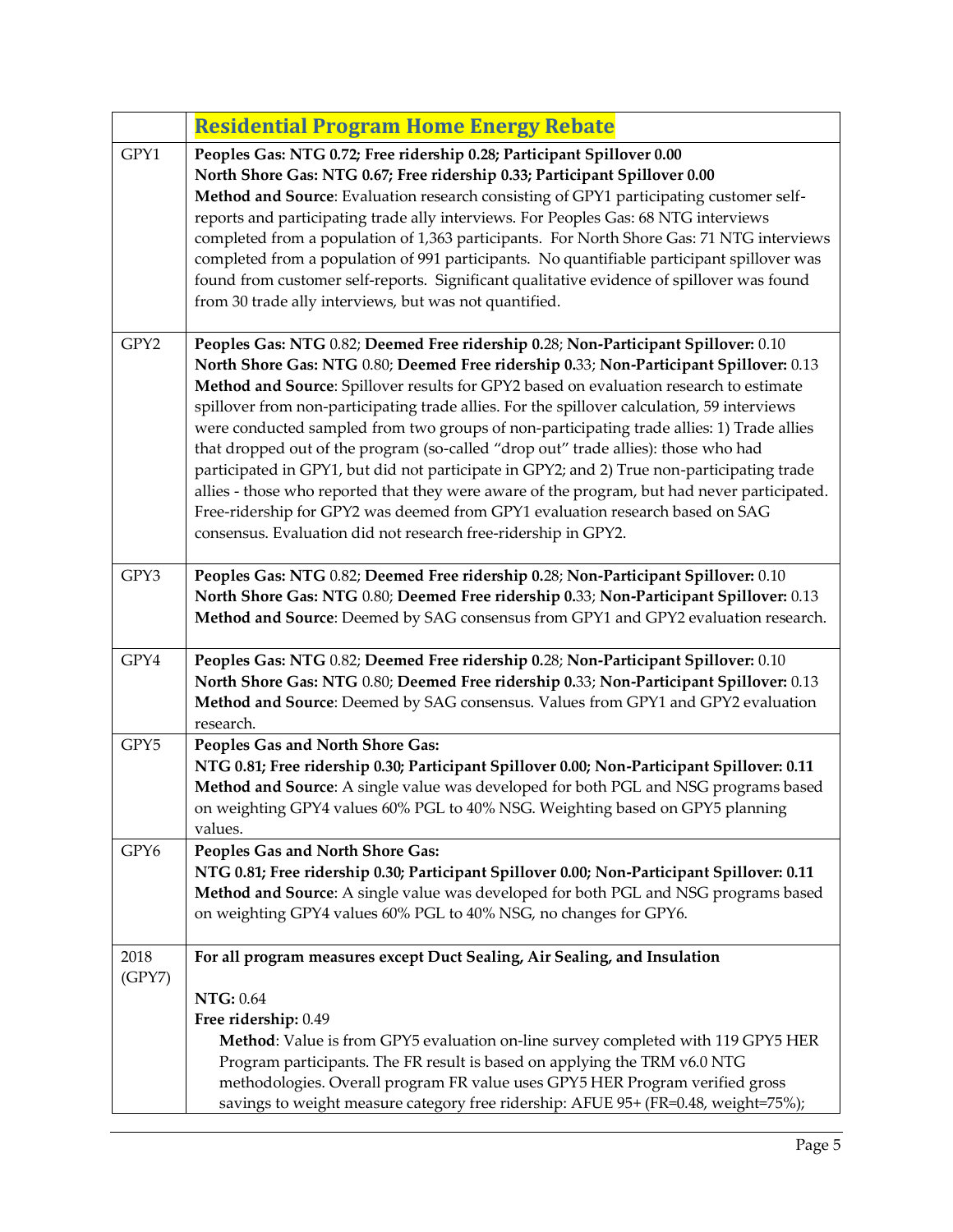programmable thermostats (FR=0.64, weight=11%); other measures in survey (FR is not based on enough responses to report statistically significant results at the measure level, weight = 14%). Program measures that were not researched were assigned the overall FR average. This NTG value is not recommended for air sealing, insulation, or duct sealing.

Navigant described our concerns with the TRM v5.0 NTG algorithm and offered an alternative approach in an August 23, 2016 memo. Our alternative was not adopted for TRM v6.0, but the approach that did make it into TRM v6.0 addresses what we believed were weaknesses of TRM v5.0 and produces results similar to our August 23 recommended alternative. Navigant recommends the algorithm in TRM v6.0 over the algorithm in TRM v5.0 to estimate free ridership for residential prescriptive rebate programs. A Navigant memo dated December 30, 2016 provides further discussion.

#### **Participant Spillover:** 0.02

**Method**: The PSO value is from GPY5 evaluation telephone survey research conducted with 100 GPY4 Nicor Gas HEER Program participants. The PSO result is based on applying the TRM v5.0 methodologies to identify spillover candidates, and estimating spillover savings using the Illinois TRM and Nicor Gas program data from GPY4. The TRM version 6.0 participant spillover methodology advises using a lower, more inclusive spillover threshold score of 5.0 rather than 7.0. Navigant re-examined our survey responses applying a threshold of 5.0, but no additional gas spillover was found. A Navigant memo dated December 16, 2016 provides further discussion. Navigant recommends the PSO value from the Nicor Gas study for PGL & NSG. The last participant spillover study for the PGL & NSG HER Program was conducted in GPY1, where evidence of PSO was found, but it was not quantified.

#### **Non-Participant Spillover**: 0.11

**Method**: Non-participant spillover value for 2018 (GPY7) is based on GPY2 evaluation research conducted for Peoples Gas and North Shore Gas to estimate spillover from nonparticipating trade allies. For statewide consistency, the methodology and survey instrument were derived from evaluation research completed for Ameren Illinois by Cadmus. For the spillover calculation, 59 interviews were conducted sampled from two groups of non-participating trade allies: 1) Trade allies that dropped out of the PGL or NSG program (so-called "drop out" trade allies): those who had participated in GPY1, but did not participate in GPY2; and 2) True non-participating trade allies - those who reported that they were aware of the PGL and NSG program, but had never participated. The value of 0.11 is a weighted average of 0.10 for Peoples Gas and 0.13 for NSG.

## **For Duct Sealing, Air Sealing, and Insulation**

#### **NTG:** 0.90

#### **Free ridership:** 0.10

#### **Spillover:** 0.00

**Method**: The free ridership value was taken from the "Home Energy Savings Program GPY2/EPY5 Evaluation Report" prepared for Nicor Gas and ComEd (Navigant, 3/25/2014). Results for Nicor Gas for the weatherization component were: FR=0.10. No recommendation was made for spillover.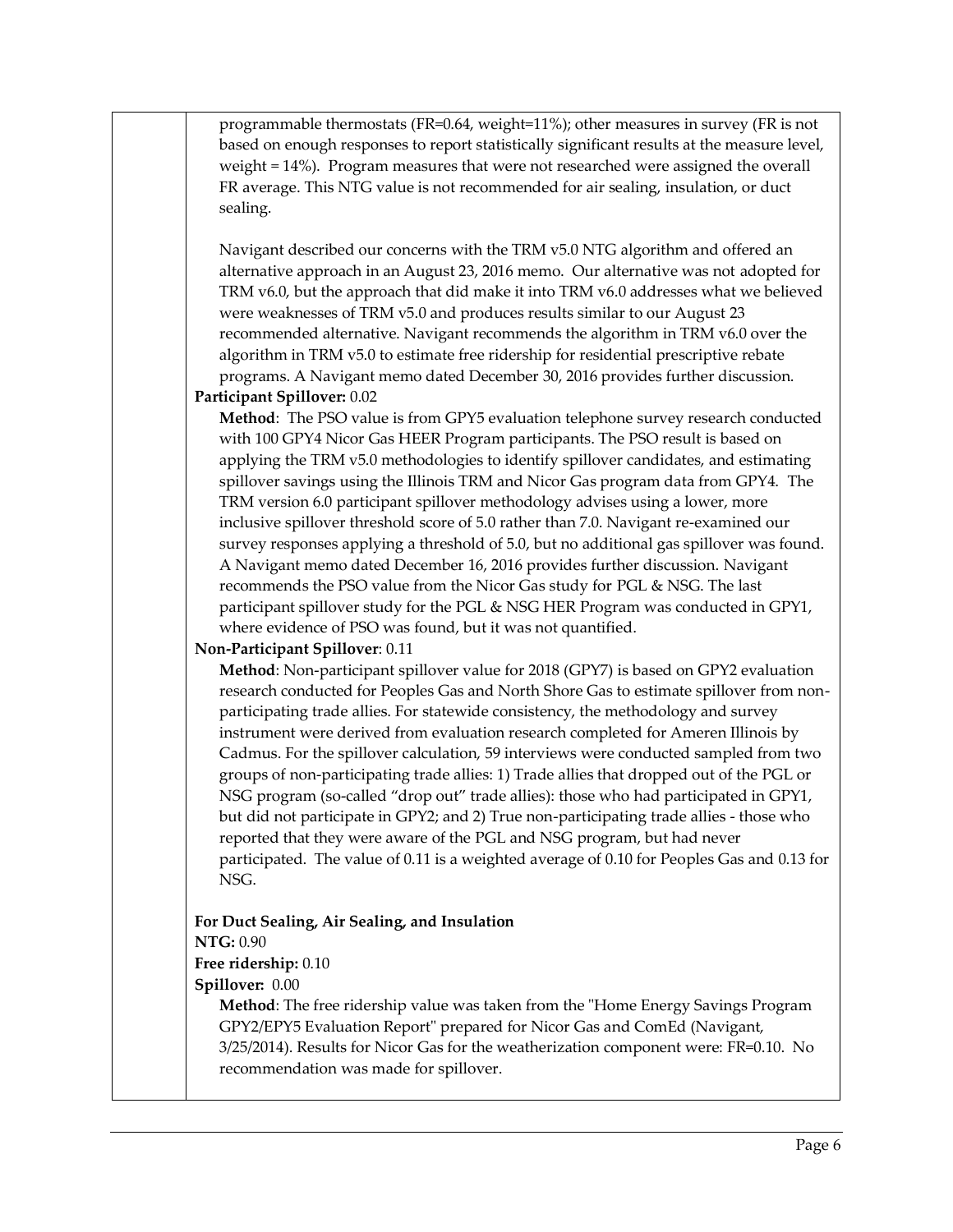|      | The GPY5 HER FR research did not have a representative mix of duct sealing, air sealing                                                                       |
|------|---------------------------------------------------------------------------------------------------------------------------------------------------------------|
|      | and insulation measures, which contribute significant portions of the PGL & NSG                                                                               |
|      | program savings. Navigant concludes the GPY5 overall HER Program NTG (0.64) is not                                                                            |
|      | reasonable for duct sealing, air sealing, and insulation. Duct sealing, air sealing, and                                                                      |
|      | insulation FR and PSO research is planned for the first half of 2017. Navigant may                                                                            |
|      | recommend updated free ridership and spillover values using data from the PGL & NSG                                                                           |
|      | Home Energy Rebate Program survey planned for the first half of 2017 if results are final                                                                     |
|      | prior to May 30, 2017.                                                                                                                                        |
| 2019 | Home Energy Rebate (HVAC and other equipment, excluding Smart Thermostats, Duct                                                                               |
|      | Sealing, Air Sealing, and Insulation Measures)                                                                                                                |
|      |                                                                                                                                                               |
|      | NTG: 0.63; Free Ridership: 0.49; Participant Spillover: 0.01; Non-Participant Spillover: 0.11                                                                 |
|      | Method: FR and PSO: 2017 Survey of 74 GPY6 HVAC/Other Equipment participants and 60                                                                           |
|      | participating trade allies. Memo: Net-to-Gross Research Results from GPY6 for the Peoples                                                                     |
|      | Gas and North Shore Gas Home Energy Rebate Program, Navigant, 5/26/17                                                                                         |
|      | NPSO: 2013 Survey of 59 non-participating trade allies. Residential Prescriptive Rebate                                                                       |
|      | Program GPY2 Evaluation Report, Navigant, 2/10/14                                                                                                             |
|      |                                                                                                                                                               |
|      | Home Energy Rebate - Duct Sealing, Air Sealing, and Insulation Measures                                                                                       |
|      | NTG: 0.73 to 0.78, measure-level and program-level values described below                                                                                     |
|      | Method: FR and PSO: 2017 Survey of 86 GPY6 Air Sealing, Duct Sealing, and Insulation                                                                          |
|      | participants and 60 participating trade allies. Memo: Net-to-Gross Research Results from                                                                      |
|      | GPY6 for the Peoples Gas and North Shore Gas Home Energy Rebate Program, Navigant,                                                                            |
|      | 5/26/17                                                                                                                                                       |
|      | All scenarios of Air Sealing plus Attic Insulation Installed in the Same Project (with or<br>without additional measures installed in the same project)       |
|      | Method: Applies only in scenarios where air sealing and attic insulation are                                                                                  |
|      | installed at the same time, and only if the savings for natural gas heating are                                                                               |
|      | estimated using the Illinois TRM Version 7.0, Section 5.6.1 (Air Sealing) and Section                                                                         |
|      | 5.6.5 (Ceiling/Attic Insulation) adjustment factor of 72% that was derived from air                                                                           |
|      | sealing and insulation research by Navigant (2018). See Navigant (2018) ComEd and                                                                             |
|      | Nicor Gas Air Sealing and Insulation Research Report. The 72% adjustment factor                                                                               |
|      | was derived from a gas consumption data regression analysis with an experimental                                                                              |
|      | design that does not require further net savings adjustment.                                                                                                  |
|      |                                                                                                                                                               |
|      | Either NTG Approach Option 1 or Option 2 are acceptable.                                                                                                      |
|      | NTG Application Approach Option 1: Measure-level NTG values for air sealing, duct<br>sealing, and insulation                                                  |
|      | All scenarios of Air Sealing plus Attic Insulation Installed in the Same Project (with or<br>a.<br>without additional measures installed in the same project) |
|      | NTG: Use 72% TRM savings adjustment factor and no further NTG                                                                                                 |
|      | adjustment                                                                                                                                                    |
|      | Air Sealing and Insulation Measures: Measure-level NTG value of 0.73 applies to any<br>b.                                                                     |
|      | single measure or combined set of air sealing and insulation measures, alone or in                                                                            |
|      | combination with other measures installed in the same project, EXCLUDING the net                                                                              |
|      |                                                                                                                                                               |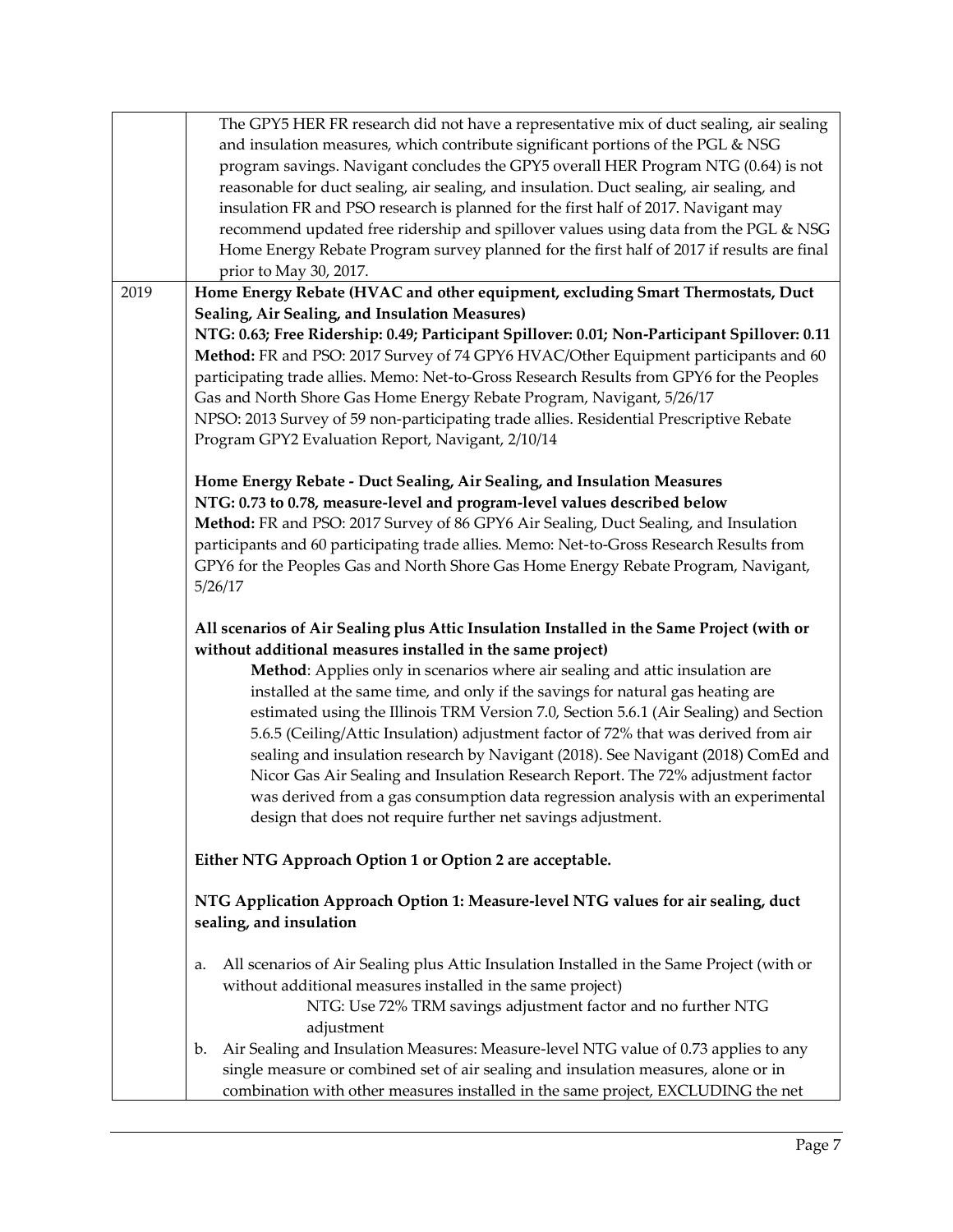|      | savings for air sealing and attic insulation installed in the same project (those net<br>savings are always calculated separately):<br>NTG 0.73<br>Free ridership 28%<br>Spillover 1%<br>Duct Sealing Measures. Measure-level NTG value of 0.78 for duct sealing applies only if<br>c.<br>the measure level NTG of 0.73 is used for air sealing (w/o attic insulation) and other<br>insulation measures.<br><b>NTG 0.78</b><br>Free ridership 23%                                                                                                                                                                                                                                                                                                                                                                                         |
|------|-------------------------------------------------------------------------------------------------------------------------------------------------------------------------------------------------------------------------------------------------------------------------------------------------------------------------------------------------------------------------------------------------------------------------------------------------------------------------------------------------------------------------------------------------------------------------------------------------------------------------------------------------------------------------------------------------------------------------------------------------------------------------------------------------------------------------------------------|
|      | Spillover 1%<br>NTG Application Approach Option 2: Program-level NTG value for air sealing, duct                                                                                                                                                                                                                                                                                                                                                                                                                                                                                                                                                                                                                                                                                                                                          |
|      | sealing, and insulation measures                                                                                                                                                                                                                                                                                                                                                                                                                                                                                                                                                                                                                                                                                                                                                                                                          |
|      | All scenarios of Air Sealing plus Attic Insulation Installed in the Same Project (with or<br>a.<br>without additional measures installed in the same project)<br>NTG: Use 72% TRM savings adjustment factor and no further NTG<br>adjustment                                                                                                                                                                                                                                                                                                                                                                                                                                                                                                                                                                                              |
|      | Duct Sealing, Air Sealing and Insulation Measures, Program-level NTG value of 0.75<br>$\mathbf{b}$ .<br>applies to all DS/AS/I measures, alone or in combination, EXCLUDING the net savings<br>for air sealing and attic insulation installed in the same project (those net savings are<br>always calculated separately):<br><b>NTG 0.75</b><br>Free ridership 26%                                                                                                                                                                                                                                                                                                                                                                                                                                                                       |
|      | Spillover 1%                                                                                                                                                                                                                                                                                                                                                                                                                                                                                                                                                                                                                                                                                                                                                                                                                              |
| 2020 | Home Energy Rebate (HVAC and other equipment, excluding Smart Thermostats, Duct<br>Sealing, Air Sealing, and Insulation Measures)<br>NTG: 0.63; Free Ridership: 0.49; Participant Spillover: 0.01; Non-Participant Spillover: 0.11<br>Method: FR and PSO: 2017 Survey of 74 GPY6 HVAC/Other Equipment participants and 60<br>participating trade allies. Memo: Net-to-Gross Research Results from GPY6 for the Peoples<br>Gas and North Shore Gas Home Energy Rebate Program, Navigant, 5/26/17<br>NPSO: 2013 Survey of 59 non-participating trade allies. Residential Prescriptive Rebate<br>Program GPY2 Evaluation Report, Navigant, 2/10/14                                                                                                                                                                                           |
|      | All scenarios of Air Sealing plus Attic Insulation Installed in the Same Project (whether<br>or not additional measures are installed in the same project)<br>Method: Applies only in scenarios where air sealing and attic insulation are<br>installed at the same time, and only if the savings for natural gas heating are<br>estimated using the Illinois TRM Version 8.0, Section 5.6.1 (Air Sealing) and Section<br>5.6.5 (Ceiling/Attic Insulation) adjustment factor of 72% that was derived from air<br>sealing and insulation research by Navigant (2018). See Navigant (2018) ComEd and<br>Nicor Gas Air Sealing and Insulation Research Report. The 72% adjustment factor<br>was derived from a gas consumption data regression analysis with an experimental<br>design that does not require further net savings adjustment. |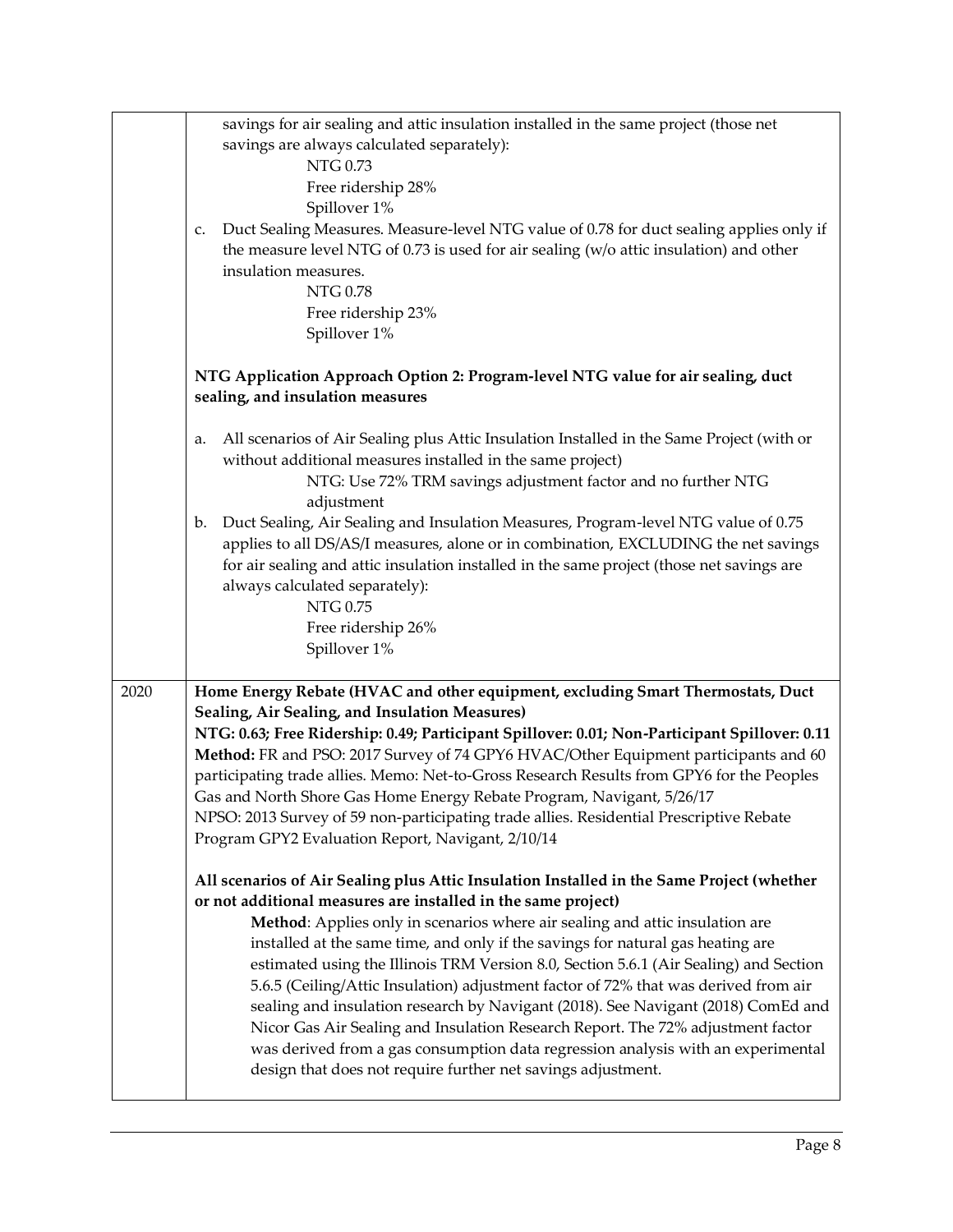|             | Home Energy Rebate - Air Sealing (without adding attic insulation), Insulation Measures                                                                                                                                                                                                                                                                                                                                                                                                                                                                                                                                                                                                                                                                                 |
|-------------|-------------------------------------------------------------------------------------------------------------------------------------------------------------------------------------------------------------------------------------------------------------------------------------------------------------------------------------------------------------------------------------------------------------------------------------------------------------------------------------------------------------------------------------------------------------------------------------------------------------------------------------------------------------------------------------------------------------------------------------------------------------------------|
|             | (excluding attic insulation), and Duct Sealing                                                                                                                                                                                                                                                                                                                                                                                                                                                                                                                                                                                                                                                                                                                          |
|             | NTG: Measure-level values described below                                                                                                                                                                                                                                                                                                                                                                                                                                                                                                                                                                                                                                                                                                                               |
|             | Method: FR: Navigant research of free ridership from a telephone survey administered to<br>ComEd EPY9/GPY6 and CY2018 Weatherization Rebates Program participants that were<br>joint with PGL, NSG and Nicor Gas. Navigant conducted the net-to-gross (NTG) research in<br>Fall 2018 with EPY9/GPY6 and CY2018 participants and in Spring 2019 with only CY2018<br>duct sealing participants. Analyzed completes: Attic Insulation (61), Air Sealing (68), Duct<br>Sealing (79). Wall insulation FR is a weighted average value, applied to other insulation<br>measures. Survey was fuel neutral and used TRM v7.0 protocols. Navigant recommended<br>updating older gas research with these newer joint values, described in Navigant memo to<br>ComEd July 19, 2019. |
|             | PSO: 2017 Survey of 86 GPY6 Air Sealing, Duct Sealing, and Insulation participants and 60                                                                                                                                                                                                                                                                                                                                                                                                                                                                                                                                                                                                                                                                               |
|             | participating trade allies. Memo: Net-to-Gross Research Results from GPY6 for the Peoples<br>Gas and North Shore Gas Home Energy Rebate Program, Navigant, 5/26/17                                                                                                                                                                                                                                                                                                                                                                                                                                                                                                                                                                                                      |
| a.          | Air Sealing (conducted without adding attic insulation):                                                                                                                                                                                                                                                                                                                                                                                                                                                                                                                                                                                                                                                                                                                |
|             | <b>NTG 0.77</b>                                                                                                                                                                                                                                                                                                                                                                                                                                                                                                                                                                                                                                                                                                                                                         |
|             | Free ridership 24%                                                                                                                                                                                                                                                                                                                                                                                                                                                                                                                                                                                                                                                                                                                                                      |
| b.          | Spillover 1%<br>Insulation measures, excluding ceiling/attic insulation, including Wall, Floor Above<br>Crawlspace, Basement Sidewall; Rim/Band Joist:                                                                                                                                                                                                                                                                                                                                                                                                                                                                                                                                                                                                                  |
|             | <b>NTG 0.79</b>                                                                                                                                                                                                                                                                                                                                                                                                                                                                                                                                                                                                                                                                                                                                                         |
|             | Free ridership 22%                                                                                                                                                                                                                                                                                                                                                                                                                                                                                                                                                                                                                                                                                                                                                      |
| $C_{\star}$ | Spillover 1%                                                                                                                                                                                                                                                                                                                                                                                                                                                                                                                                                                                                                                                                                                                                                            |
|             | Duct Sealing Measures:<br><b>NTG 0.87</b>                                                                                                                                                                                                                                                                                                                                                                                                                                                                                                                                                                                                                                                                                                                               |
|             | Free ridership 14%                                                                                                                                                                                                                                                                                                                                                                                                                                                                                                                                                                                                                                                                                                                                                      |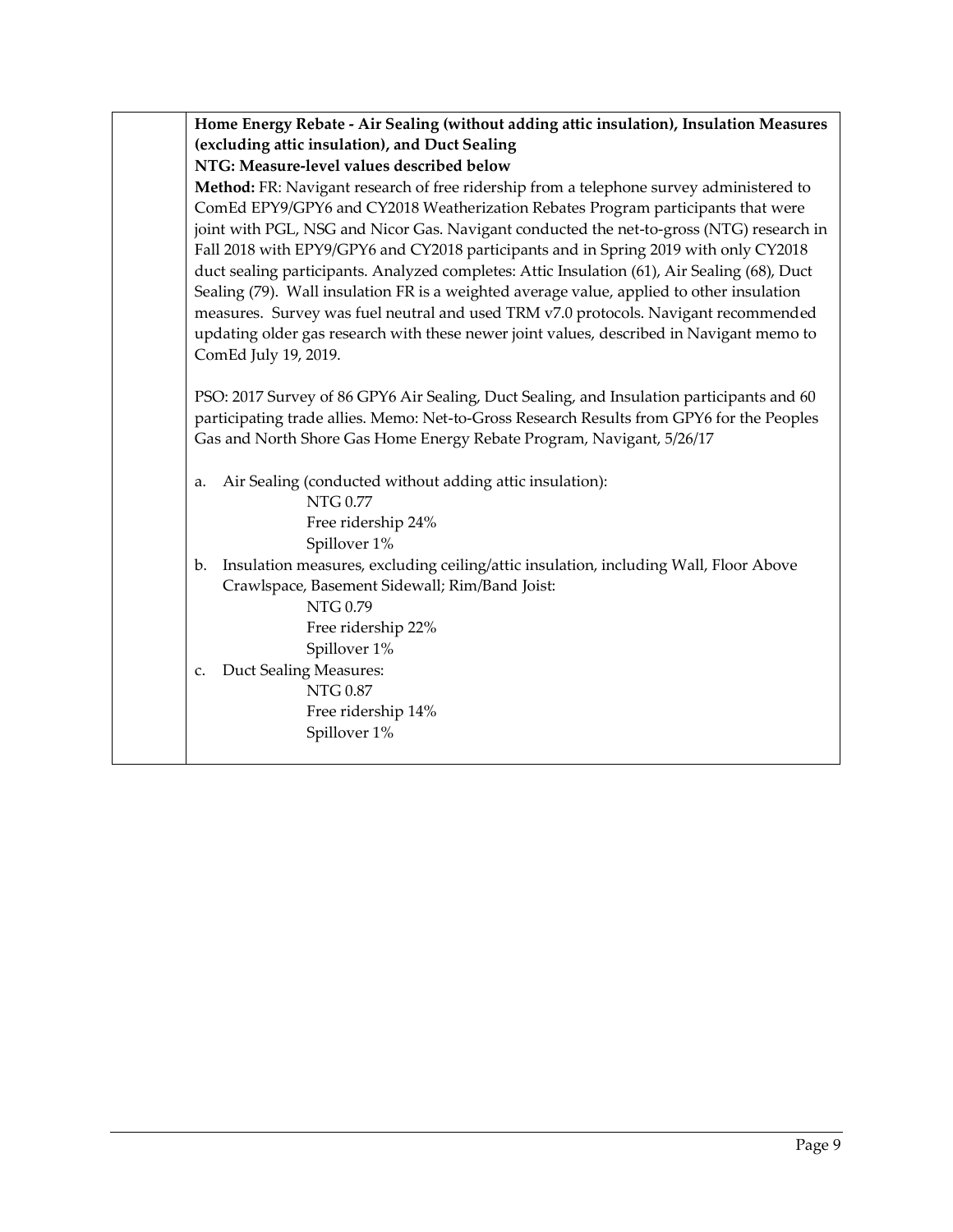<span id="page-9-0"></span>

|        | <b>Advanced (Smart) Thermostats</b>                                                         |
|--------|---------------------------------------------------------------------------------------------|
| GPY6   | <b>NTG</b> Not Applicable                                                                   |
|        | Method: Research for TRM Version 5.0 savings value was conducted as a large sample          |
|        | regression analysis of energy use data with a control group. Natural gas savings shown in   |
|        | TRM Version 5.0 Section 5.3.16 are net savings; no additional NTG adjustment is applied.    |
| 2018   | NTG: Not Applicable                                                                         |
| (GPY7) | Method: No new research. The natural gas heating savings shown in Illinois TRM Version 6.0  |
|        | Section 5.3.16 is based on regression analysis on energy use data and thus is a net savings |
|        | number; no additional NTG adjustment is applied.                                            |
| 2019   | NTG: Not Applicable                                                                         |
|        | Method: No new research. The savings for natural gas heating provided in Illinois TRM       |
|        | Version 7.0, Section 5.3.16 were derived from a billing regression analysis with an         |
|        | experimental design that does not require further net savings adjustment.                   |
|        |                                                                                             |
| 2020   | NTG: Not Applicable                                                                         |
|        | Method: No new research. The savings for natural gas heating provided in Illinois TRM       |
|        | Version 8.0, Section 5.3.16 were derived from a billing regression analysis with an         |
|        | experimental design that does not require further net savings adjustment.                   |
|        |                                                                                             |

<span id="page-9-1"></span>

|        | Low to Moderate Income Home Weatherization / Assessment                                |
|--------|----------------------------------------------------------------------------------------|
| GPY6   | <b>Overall NTG 1.00</b>                                                                |
|        | Method: SAG consensus.                                                                 |
| 2018   | NTG: 1.00                                                                              |
| (GPY7) | <b>Method:</b> No new research. Retained GPY6 final value.                             |
| 2019,  | NTG for savings in this customer category are covered by the Income Eligible Programs, |
| 2020   | Home Energy Jumpstart, or by Home Energy Rebate.                                       |

<span id="page-9-2"></span>

|      | <b>Income Eligible Programs</b>                                                         |
|------|-----------------------------------------------------------------------------------------|
| 2019 | <b>NTG:</b> 1.00                                                                        |
|      | Method: NTG values for all Income Eligible programs are 1.00 as defined by the Illinois |
|      | TRM version 7.0.                                                                        |
|      |                                                                                         |
| 2020 | <b>NTG:</b> 1.00                                                                        |
|      | Method: NTG values for all Income Eligible programs are 1.00 as defined by the Illinois |
|      | TRM version 8.0.                                                                        |
|      |                                                                                         |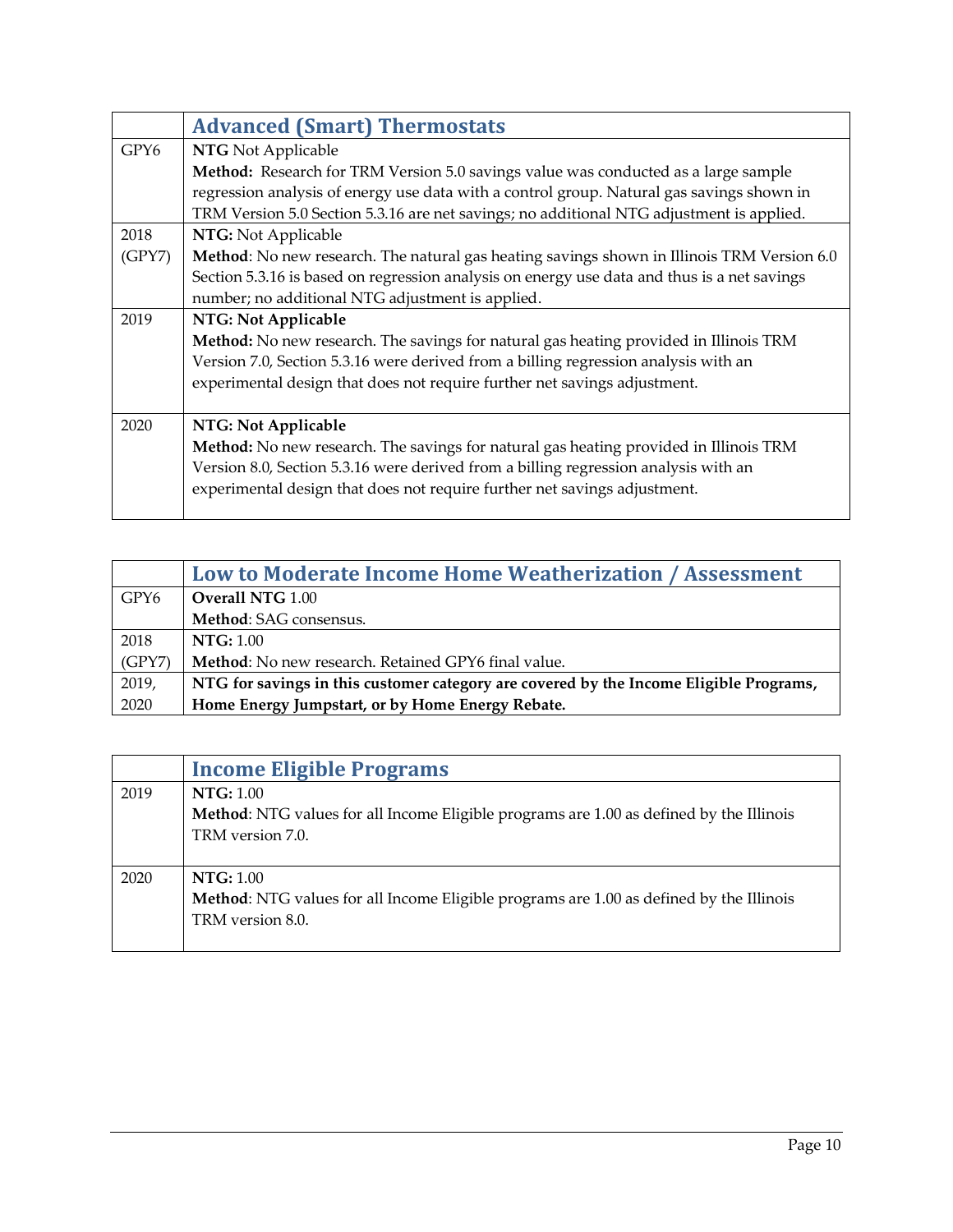<span id="page-10-0"></span>

|      | <b>Multi-Family Program</b>                                                                                                                                                    |
|------|--------------------------------------------------------------------------------------------------------------------------------------------------------------------------------|
| GPY1 | Direct Install Program NTG: 0.90                                                                                                                                               |
|      | Free ridership 0.10                                                                                                                                                            |
|      | Spillover 0.00                                                                                                                                                                 |
|      | Method and Source: Evaluation research consisting of participating GPY1 customer self-                                                                                         |
|      | reports (tenants and property decision-makers). NTG based on CATI telephone survey with                                                                                        |
|      | participating decision-makers (21 property managers for Peoples Gas and North Shore Gas<br>interviewed from a GPY1 population of 343). Program was delivered an assessment and |
|      | direct installation offering.                                                                                                                                                  |
|      |                                                                                                                                                                                |
| GPY2 | Peoples Gas: Deemed NTG 0.90; Free ridership 0.10; Participant Spillover: 0.00                                                                                                 |
|      | North Shore Gas: Deemed NTG 0.90; Free ridership 0.10; Participant Spillover: 0.00                                                                                             |
|      | Method and Source: Deemed by SAG consensus from GPY1 evaluation research.                                                                                                      |
|      |                                                                                                                                                                                |
| GPY3 | Peoples Gas: Deemed NTG 0.90; Free ridership 0.10; Participant Spillover: 0.00                                                                                                 |
|      | North Shore Gas: Deemed NTG 0.90; Free ridership 0.10; Participant Spillover: 0.00<br>Method and Source: Deemed by SAG consensus from GPY1 evaluation research.                |
|      |                                                                                                                                                                                |
| GPY4 | Peoples Gas and North Shore Gas:                                                                                                                                               |
|      |                                                                                                                                                                                |
|      | In-Unit Direct Installation: NTG 0.90; Free ridership 0.10; Spillover: 0.00                                                                                                    |
|      | Method and Source: No new research. Value from GPY1 evaluation research.                                                                                                       |
|      | Prescriptive Rebates: NTG 0.84 (PGL); 0.90 (NSG)                                                                                                                               |
|      | Method and Source: Based on a weighting of the C&I Prescriptive GPY4 NTG value (0.58)                                                                                          |
|      | and Multifamily DI NTG (0.90) to reflect decision-makers, measure types, and decision                                                                                          |
|      | scenario indicated by rate classification.                                                                                                                                     |
|      | <b>TAPI Incentives: NTG 0.99</b>                                                                                                                                               |
|      | Method and Source: Based on GPY1 evaluation research of the joint utility Small Business                                                                                       |
|      | Energy Savings Program.                                                                                                                                                        |
|      |                                                                                                                                                                                |
|      | <b>Custom Incentives: NTG 0.68</b>                                                                                                                                             |
|      | Method and Source: Based on the C&I Custom Rebate Program GPY4 NTG value.                                                                                                      |
|      | Gas Optimization: NTG 1.02                                                                                                                                                     |
|      | Method and Source: Based on GPY1 evaluation research of the joint utility Retro-                                                                                               |
|      | Commissioning Program.                                                                                                                                                         |
| GPY5 | In-Unit Direct Installation: NTG 0.92; Free ridership 0.10; Spillover: 0.02                                                                                                    |
|      | Method and Source: Free-ridership value from GPY4. Spillover value from Nicor Gas CATI                                                                                         |
|      | telephone survey with participating GPY3 decision-makers (74 property managers).                                                                                               |
|      | Prescriptive Rebates: NTG 0.87 (PGL); 0.92 (NSG)                                                                                                                               |
|      | Method and Source: Based on a weighting of the C&I Prescriptive GPY5 NTG value (0.63)                                                                                          |
|      | and Multifamily DI NTG (0.92) to reflect decision-makers, measure types, and decision                                                                                          |
|      | scenario indicated by rate classification.                                                                                                                                     |
|      | TAPI Incentives: NTG 0.99                                                                                                                                                      |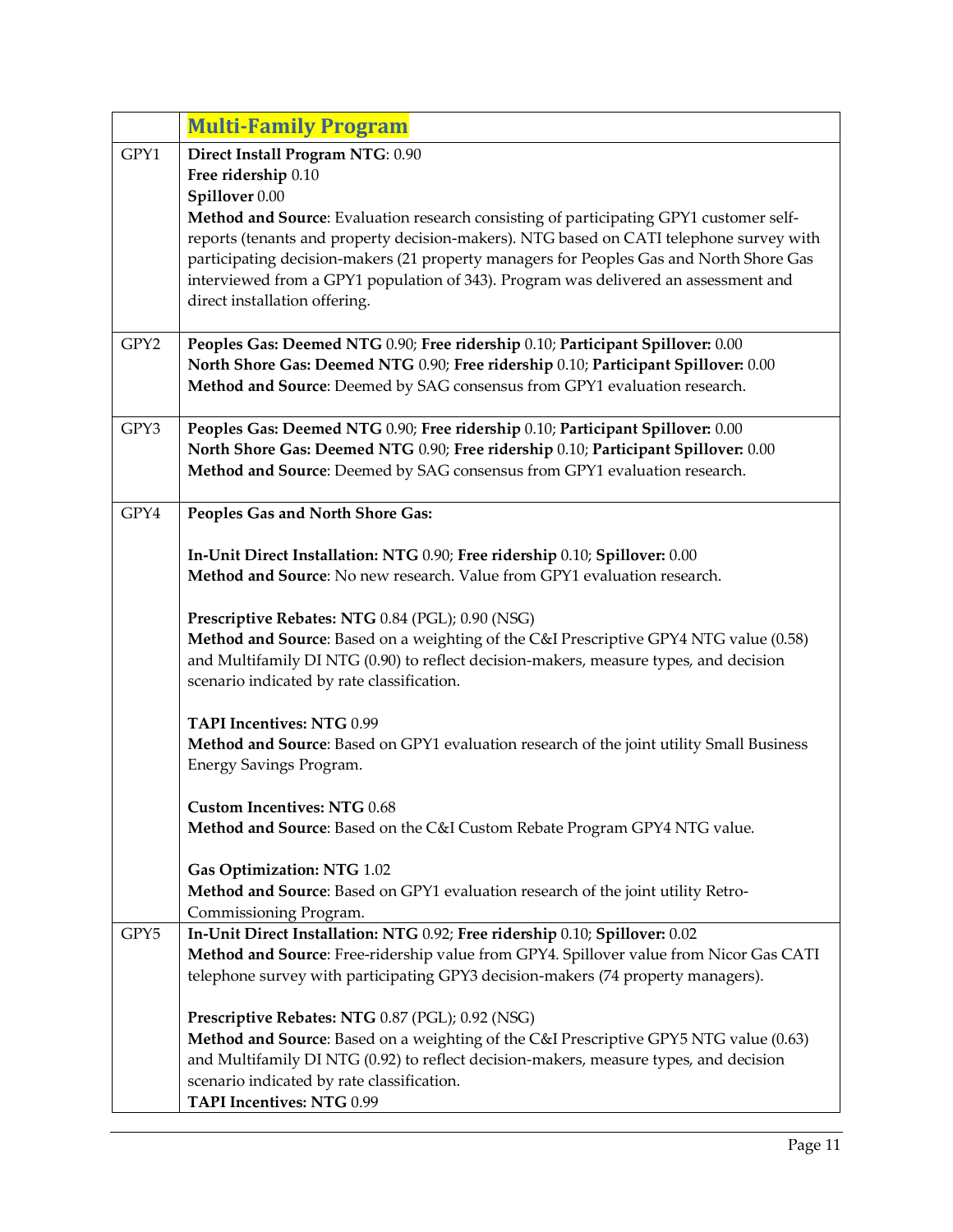|        | <b>Multi-Family Program</b>                                                                                                                 |
|--------|---------------------------------------------------------------------------------------------------------------------------------------------|
|        | Method and Source: No new research. Value from GPY4.                                                                                        |
|        | <b>Custom Incentives: NTG 0.78</b>                                                                                                          |
|        | Method and Source: Based on the C&I Custom Rebate Program GPY5 NTG value.                                                                   |
|        | Gas Optimization: NTG 1.02                                                                                                                  |
|        | Method and Source: No new research. Value from GPY4.                                                                                        |
| GPY6   | In-Unit Direct Installation: NTG 0.92; Free ridership 0.10; Spillover: 0.02                                                                 |
|        | Method and Source: Free-ridership value from GPY4. Spillover value from Nicor Gas CATI                                                      |
|        | telephone survey with participating GPY3 decision-makers (74 property managers).                                                            |
|        | Comparable research will be conducted with GPY5 PGL and NSG property                                                                        |
|        | owners/managers to update these values.                                                                                                     |
|        | Prescriptive Rebates and Partner Trade Ally Projects: NTG 0.92 (PGL); 0.92 (NSG)                                                            |
|        | Method and Source: These types of projects have not been directly researched in Multi-                                                      |
|        | Family, so proxy values from other programs have been used and weighted in previous                                                         |
|        | years. When GPY4 NTG research updates in C&I Prescriptive and with Small Business trade                                                     |
|        | allies are applied to the Multi-Family NTG values, the Multi-Family values fall in a range of                                               |
|        | 0.90 to 0.93. Differences in that range are not significant. We recommend a single value of                                                 |
|        | 0.92 until research is completed with GPY5 PGL and NSG property owners/managers to                                                          |
|        | establish values for these projects and decision makers.                                                                                    |
|        | <b>Custom Incentives: NTG 0.78</b>                                                                                                          |
|        | Method and Source: Based on GPY2 custom project research that included multi-family                                                         |
|        | decision-makers. The GPY4 C&I Custom Program NTG research did not include multi-                                                            |
|        | family decision makers.                                                                                                                     |
|        | Gas Optimization: NTG 1.02                                                                                                                  |
|        | Method and Source: No new research. Value from GPY4.                                                                                        |
| 2018   | In-Unit Direct Installation (except faucet aerators): NTG 0.85; Free ridership 0.18;                                                        |
| (GPY7) | Participant Spillover: 0.03; Non-Participant Spillover 0.00.                                                                                |
|        |                                                                                                                                             |
|        | In-Unit Direct Installation Faucet Aerators: NTG 1.03; Free ridership 0.00; Participant<br>Spillover: 0.03; Non-Participant Spillover 0.00. |
|        |                                                                                                                                             |
|        | Prescriptive Rebates: NTG 0.76; Free ridership 0.27; Participant Spillover: 0.03; Non-                                                      |
|        | Participant Spillover 0.00.                                                                                                                 |
|        |                                                                                                                                             |
|        | Partner Trade Ally Projects: NTG 0.88; Free ridership 0.15; Participant Spillover: 0.03; Non-                                               |
|        | Participant Spillover 0.00.                                                                                                                 |
|        |                                                                                                                                             |
|        | Custom Incentives: NTG 0.72; Free ridership 0.31; Participant Spillover: 0.03; Non-                                                         |
|        | Participant Spillover 0.00.                                                                                                                 |
|        |                                                                                                                                             |
|        | Comprehensive Project Roll-up Average: NTG 0.84; Free ridership 0.19; Participant                                                           |
|        | Spillover: 0.03; Non-Participant Spillover 0.00.                                                                                            |
|        |                                                                                                                                             |
|        | Method: Free-ridership and Participant Spillover values from GPY5 evaluation research                                                       |
|        | conducted by CATI telephone survey with GPY5 decision-makers (59 property managers or                                                       |
|        | owners). Interviews with 11 trade allies did not find evidence of PSO or NPSO. The GPY5                                                     |
|        | research applied the TRM v6.0 NTG algorithms.                                                                                               |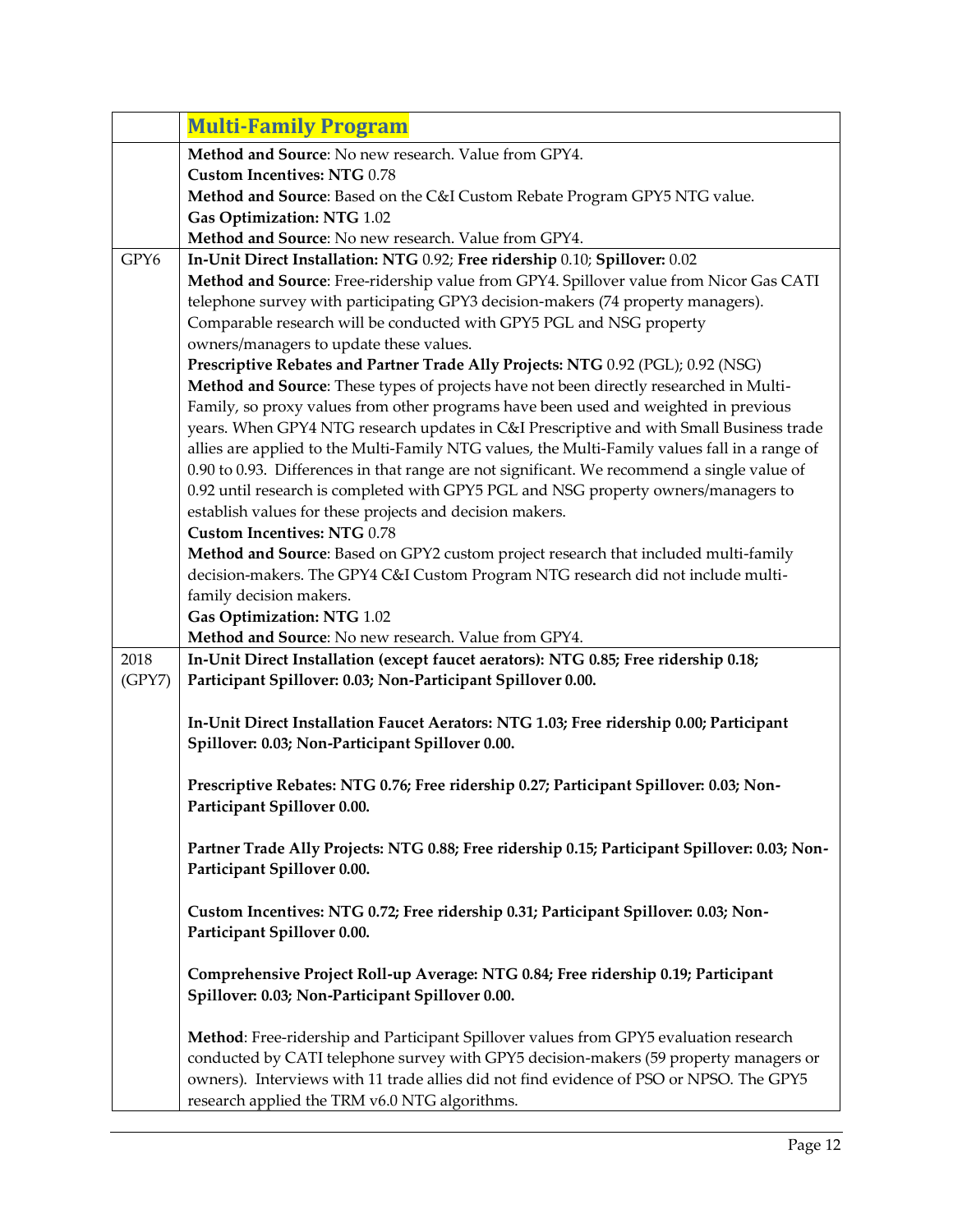|      | <b>Multi-Family Program</b>                                                                                                                                                                                                                                                                                                                                                                                                                                                                                                                                                                                                                                                                                                                                                                                                                                                                                                                                                                                                                                                                      |
|------|--------------------------------------------------------------------------------------------------------------------------------------------------------------------------------------------------------------------------------------------------------------------------------------------------------------------------------------------------------------------------------------------------------------------------------------------------------------------------------------------------------------------------------------------------------------------------------------------------------------------------------------------------------------------------------------------------------------------------------------------------------------------------------------------------------------------------------------------------------------------------------------------------------------------------------------------------------------------------------------------------------------------------------------------------------------------------------------------------|
|      | Due to the small population of MF custom projects, the GPY5 Multifamily research<br>completed three Multi-Family Custom interviews, with a FR = $0.31$ , but did not achieve a<br>90/10 result. The GPY4 C&I Custom Rebate Program FR estimate was 0.31, and 0.31 is judged<br>to be the best available value. The GPY4 research used TRM v5.0 NTG algorithms, and GPY5<br>research used TRM v6.0 NTG algorithms.                                                                                                                                                                                                                                                                                                                                                                                                                                                                                                                                                                                                                                                                                |
|      | TRM version 6.0 specifies that the free ridership for faucet aerators be set at zero when<br>estimating gross savings using the TRM specified baseline average water flow rate.                                                                                                                                                                                                                                                                                                                                                                                                                                                                                                                                                                                                                                                                                                                                                                                                                                                                                                                  |
|      | The comprehensive roll-up NTG value covers Prescriptive, PTA, and Custom MF<br>participants. The roll-up value may be used instead of the path-level NTGs.                                                                                                                                                                                                                                                                                                                                                                                                                                                                                                                                                                                                                                                                                                                                                                                                                                                                                                                                       |
|      | Gas Optimization: NTG 1.02<br>Method and Source: No new research. Retained value from GPY6.                                                                                                                                                                                                                                                                                                                                                                                                                                                                                                                                                                                                                                                                                                                                                                                                                                                                                                                                                                                                      |
| 2019 | Assessment/Direct Install (all measures except faucet aerators and showerheads when<br>using TRM specified baseline average water flow rates) NTG: 0.85; Free Ridership: 0.18;<br>Participant Spillover: 0.03<br>Method: FR, PSO, NPSO (PGL & NSG EM&V GPY5; TRM v6.0 algorithms). Participant<br>spillover was not estimated by program path; the 0.03 value represents the overall MF<br>program based on 59 interviews conducted in the GPY5 MF NTG research. Trade ally<br>interviews did not find PSO or NPSO.<br>Assessment/Direct Install (faucet aerators and showerheads when using TRM specific<br>baseline average water flow rates) NTG: 1.03<br>TRM version 7.0 specifies that the free ridership for faucet aerators and showerheads be set at                                                                                                                                                                                                                                                                                                                                     |
|      | zero when estimating gross savings using the TRM specified baseline average water flow<br>rate. PSO =0.03 based on 59 interviews conducted in the GPY5 MF NTG research. Trade ally<br>interviews did not find PSO or NPSO.                                                                                                                                                                                                                                                                                                                                                                                                                                                                                                                                                                                                                                                                                                                                                                                                                                                                       |
|      | Multi-Family Comprehensive Prescriptive Rebates<br>NTG: 0.76; Free Ridership: 0.27; Participant Spillover: 0.03<br>Method: FR, PSO, NPSO (PGL & NSG EM&V GPY5; TRM v6.0 algorithms)<br>Multi-Family Comprehensive TAPI Incentives/Partner Trade Allies<br>NTG: 0.88; Free Ridership 0.15; Participant Spillover: 0.03.<br>Method: FR, PSO, NPSO (PGL & NSG EM&V GPY5; TRM v6.0 algorithms)<br>Multi-Family Comprehensive Custom Incentives<br>NTG; 0.72; Free Ridership: 0.31; Participant Spillover: 0.03.<br>Method: FR (IL EM&V GPY4 for C&I Custom Program and IL EM&V GPY5 for MF<br>Program), PSO, NPSO (PGL & NSG EM&V GPY5 for MF program). GPY4 research used<br>TRM v5.0 algorithms, GPY5 research used TRM v6.0 algorithms<br>Multi-Family Comprehensive Roll-up of Prescriptive, PTA, and Custom<br>NTG; 0.84; Free Ridership 0.19; Participant Spillover: 0.03<br>Method: FR, PSO, NPSO (PGL & NSG EM&V GPY5; TRM v6.0 algorithms). The roll-up NTG<br>value covers Prescriptive, PTA, and Custom MF participants. The roll-up value may be used<br>instead of the path-level NTGs. |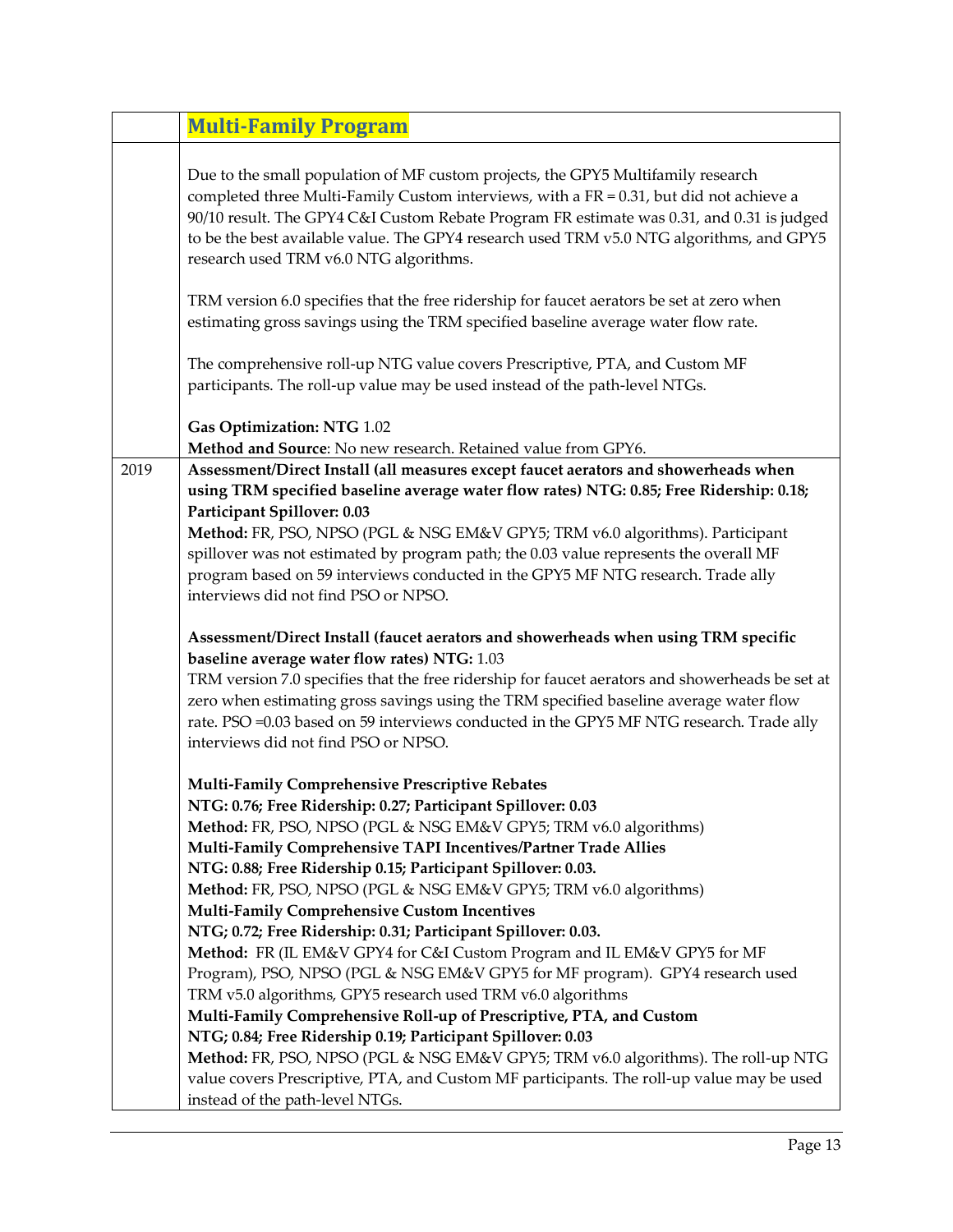|      | <b>Multi-Family Program</b>                                                                                                                                                                                                                                                                                                                                                                                                                                                                                                                                                                                                                                                                                                                                                                                                                                                                                                                                               |
|------|---------------------------------------------------------------------------------------------------------------------------------------------------------------------------------------------------------------------------------------------------------------------------------------------------------------------------------------------------------------------------------------------------------------------------------------------------------------------------------------------------------------------------------------------------------------------------------------------------------------------------------------------------------------------------------------------------------------------------------------------------------------------------------------------------------------------------------------------------------------------------------------------------------------------------------------------------------------------------|
|      | Multi-Family Comprehensive Gas Optimization<br>NTG: 0.91; Free Ridership: 0.14; Participant Spillover 0.05<br>Method: FR and PSO: 2018 Survey of 7 GPY6 participants. Memo: Net-to-Gross Research<br>Results from GPY6 for the Gas Optimization Study Offering, Navigant, 8/29/18, revised<br>9/13/18. The Gas Optimization offering has three paths: building heating, process, and steam<br>plant. Multi-family buildings participate through the building heating path. Multi-Family<br>specific GOS FR and PSO values are preferred if available. The GPY6 population did not<br>have multi-family participants, and the two building heating respondents in the sample of<br>seven were not compelling as MF representatives so Navigant used the overall program-level<br>FR and PSO values.                                                                                                                                                                        |
| 2020 | Direct Install (DI) In-Unit and Common Area (all measures except in-unit DI faucet<br>aerators and in-unit DI showerheads) NTG: 0.96; Free Ridership: 0.05; Participant<br>Spillover: $0.01$ ; NPSO = $0.0$<br>Method: Navigant research with CY2018 participants for FR and GPY6 participants for PSO.<br>The free ridership results meet a 90% confidence interval within 5% precision, based on 15<br>respondents receiving pipe insulation or programmable thermostats from a population of 95<br>unique direct installation participants (property owners and managers) from 2018 from Nicor<br>Gas, Peoples Gas, and North Shore Gas, excluding accounts that only installed showerheads<br>and aerators. Participant Spillover from survey of 65 participants from a sample of Nicor Gas,<br>Peoples Gas, and North Shore Gas GPY6 multi-family program participants. NPSO (PGL &<br>NSG EM&V GPY5; TRM v6.0 algorithms). Trade ally interviews did not find NPSO. |
|      | Direct Install In-Unit (faucet aerators and showerheads when using TRM specific baseline<br>average water flow rates) NTG: 1.01; Free Ridership: 0.0; Participant Spillover: 0.01; NPSO<br>$= 0.0$<br>TRM version 8.0 specifies that the free ridership for aerators and showerheads be set at zero<br>when estimating gross savings using the Residential Section of the TRM specified baseline<br>average water flow rate. Participant Spillover from survey of 65 participants from a sample of<br>Nicor Gas, Peoples Gas, and North Shore Gas GPY6 multi-family program participants.<br>NPSO (PGL & NSG EM&V GPY5; TRM v6.0 algorithms). Trade ally interviews did not find<br>NPSO.                                                                                                                                                                                                                                                                                 |
|      | Multi-Family Comprehensive Roll-up of Prescriptive, PTA, and Custom<br>NTG; 0.87; Free Ridership 0.14; Participant Spillover: 0.01; NPSO = 0.0<br>Method: The roll-up NTG value covers Prescriptive, Partner Trade Ally (PTA), and Custom<br>MF participants. Free ridership from Navigant analysis of 23 participant interviews<br>conducted in 2019 of 2018 MF Program participants (C/P 90/9). Sample size not large enough<br>for path-based estimates. Participant Spillover from survey of 65 participants from a sample<br>of Nicor Gas, Peoples Gas, and North Shore Gas GPY6 multi-family program participants.<br>NPSO (PGL & NSG EM&V GPY5; TRM v6.0 algorithms). Trade ally interviews did not find<br>NPSO.                                                                                                                                                                                                                                                  |
|      | Multi-Family Comprehensive Gas Optimization<br>NTG: 0.91; Free Ridership: 0.14; Participant Spillover 0.05                                                                                                                                                                                                                                                                                                                                                                                                                                                                                                                                                                                                                                                                                                                                                                                                                                                                |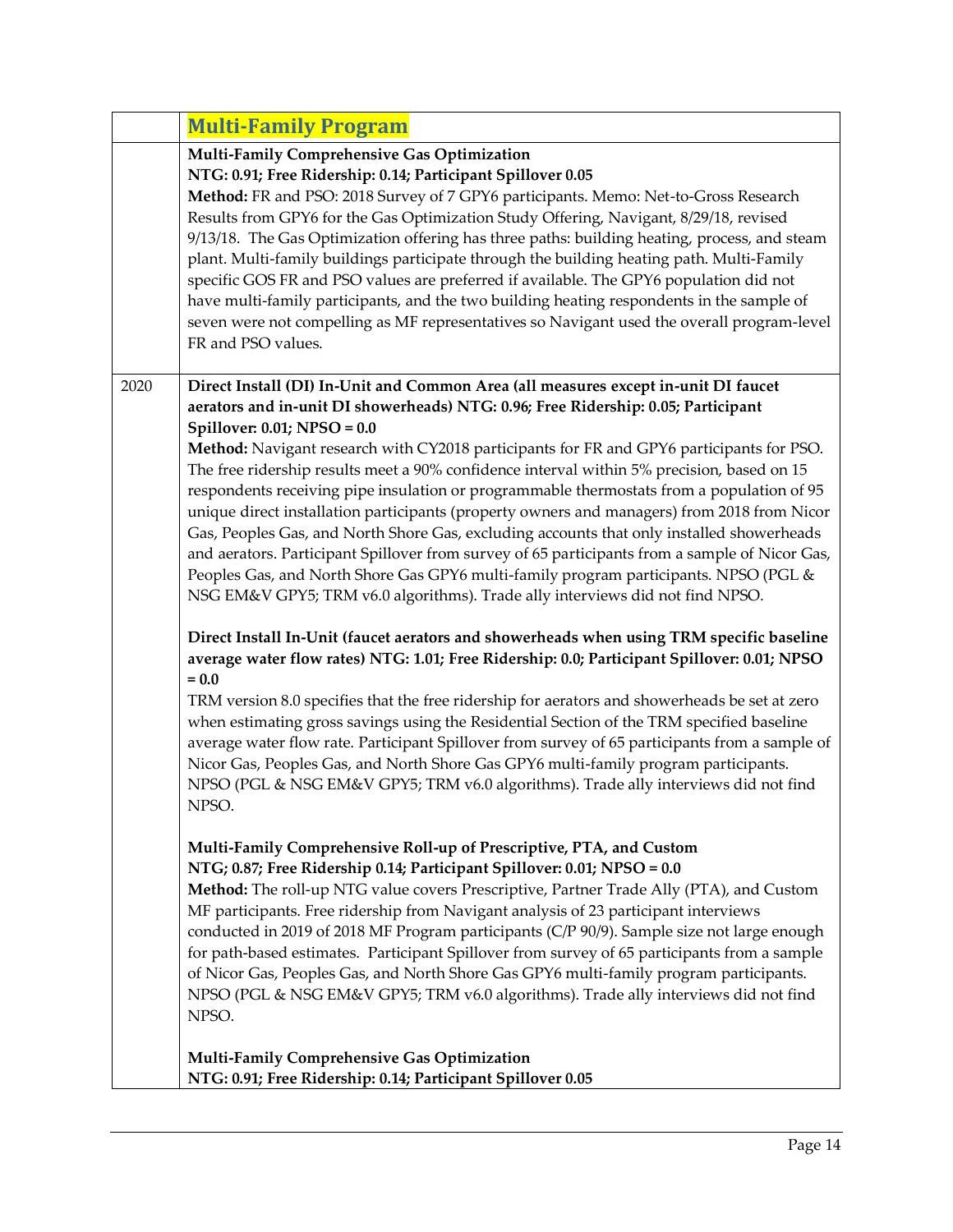| <b>Multi-Family Program</b>                                                                  |
|----------------------------------------------------------------------------------------------|
| Method: FR and PSO: 2018 Survey of 7 GPY6 participants. Memo: Net-to-Gross Research          |
| Results from GPY6 for the Gas Optimization Study Offering, Navigant, 8/29/18, revised        |
| 9/13/18. The Gas Optimization offering has three paths: building heating, process, and steam |
| plant. Multi-family buildings participate through the building heating path. Multi-Family    |
| specific GOS FR and PSO values are preferred if available. The GPY6 population did not       |
| have multi-family participants, and the two building heating respondents in the sample of    |
| seven were not compelling as MF representatives so Navigant used the overall program-level   |
| FR and PSO values.                                                                           |
|                                                                                              |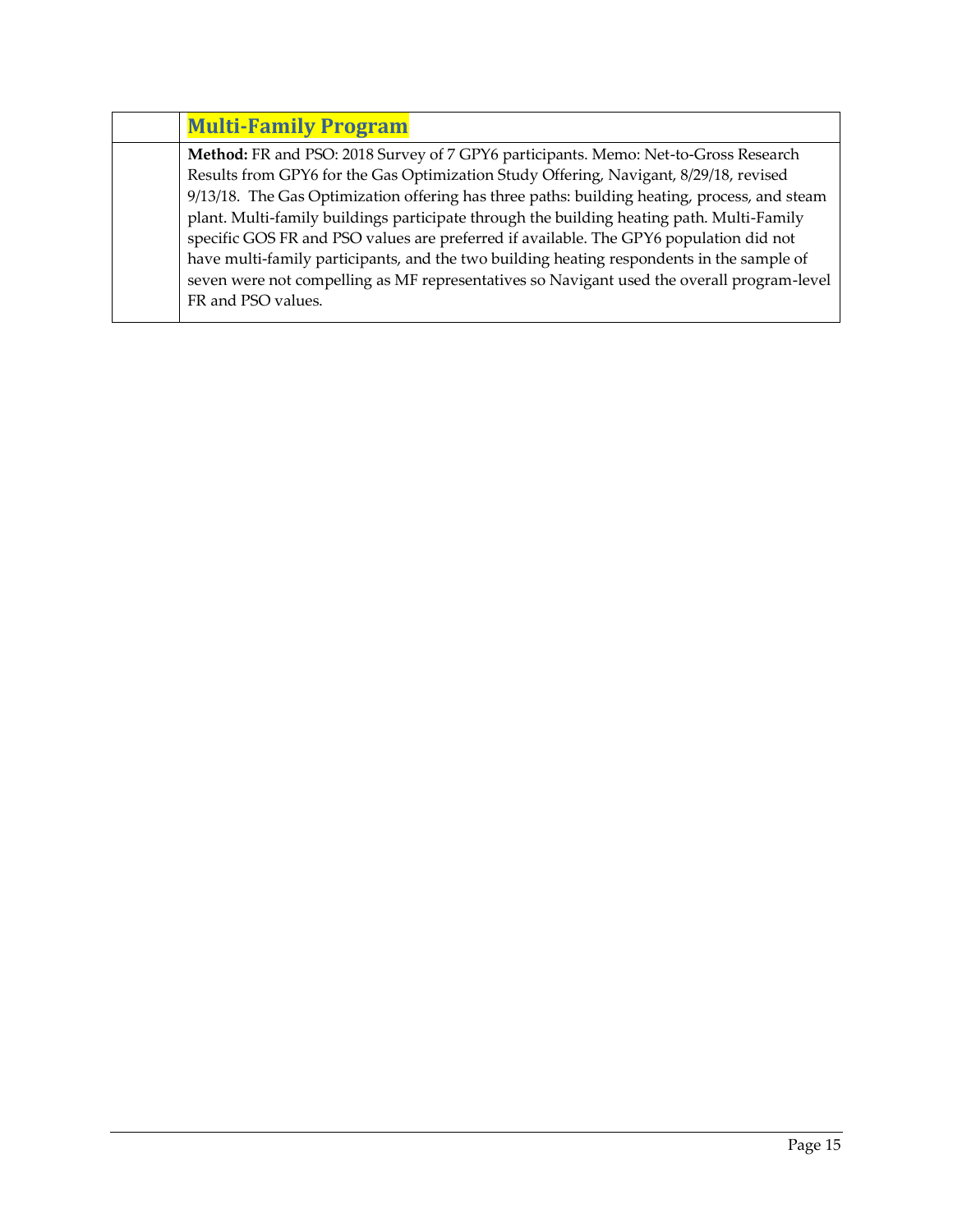<span id="page-15-0"></span>

|        | <b>Behavioral Energy Savings - Home Energy Reports</b>                                     |
|--------|--------------------------------------------------------------------------------------------|
| GPY1   | <b>NA</b>                                                                                  |
|        | Launched in GPY3                                                                           |
| GPY2   | <b>NA</b>                                                                                  |
|        | Launched in GPY3                                                                           |
| GPY3   | <b>NTG: 1.00</b>                                                                           |
|        | Free ridership N/A                                                                         |
|        | Spillover N/A                                                                              |
|        | Method: GPY3 billing analysis will yield a net savings value that includes FR and          |
|        | participant SO impacts.                                                                    |
| GPY4   | <b>NTG: 1.00</b>                                                                           |
|        | Free ridership N/A                                                                         |
|        | Spillover N/A                                                                              |
|        | Method: GPY4 billing analysis will yield a net savings value that includes FR and          |
|        | participant SO impacts.                                                                    |
| GPY5   | <b>NTG: 1.00</b>                                                                           |
|        | Free ridership N/A                                                                         |
|        | Spillover N/A                                                                              |
|        | Method: GPY5 billing analysis will yield a net savings value that includes FR and          |
|        | participant SO impacts.                                                                    |
| GPY6   | NTG: Not applicable                                                                        |
|        | Free ridership N/A                                                                         |
|        | Spillover N/A                                                                              |
|        | Method: GPY6 billing analysis will yield a net savings value that includes FR and          |
|        | participant SO impacts.                                                                    |
| 2018   | NTG: Not applicable when the natural gas savings calculated by evaluation is based on      |
| (GPY7) | regression analysis on energy use data and thus is a net savings number; no additional NTG |
|        | adjustment is applied.                                                                     |
|        |                                                                                            |
| 2019   | NTG: Not applicable. The savings for natural gas heating provided are derived from a       |
|        | billing regression analysis with an experimental design that does not require further net  |
|        | savings adjustment.                                                                        |
|        |                                                                                            |
| 2020   | NTG: Not applicable. The savings for natural gas heating provided are derived from a       |
|        | billing regression analysis with an experimental design that does not require further net  |
|        | savings adjustment.                                                                        |
|        |                                                                                            |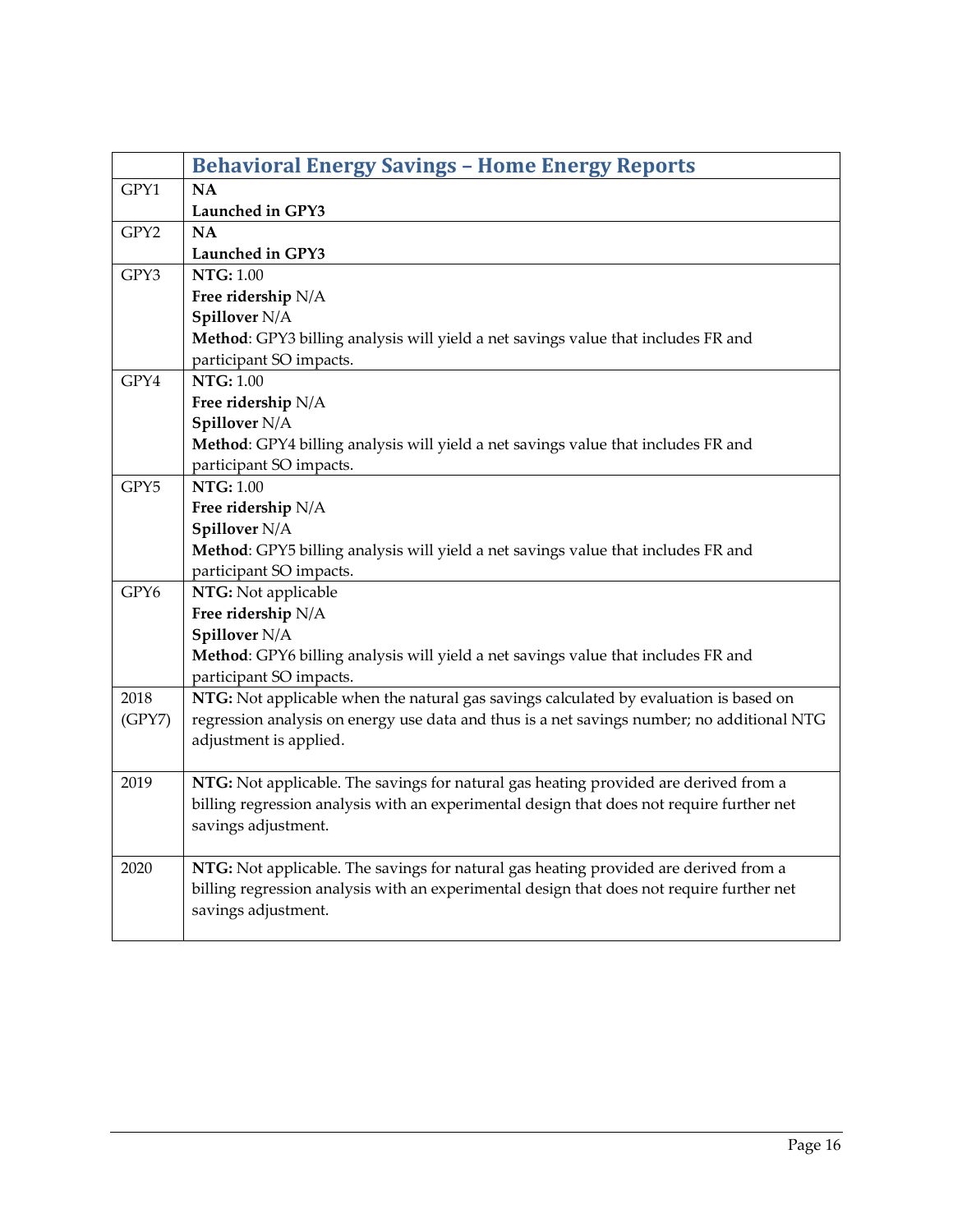<span id="page-16-0"></span>

|        | <b>Targeted Outreach and Education - Elementary Energy</b>                                                |
|--------|-----------------------------------------------------------------------------------------------------------|
|        | <b>Education</b>                                                                                          |
| GPY1   | No Program                                                                                                |
| GPY2   | No Program                                                                                                |
| GPY3   | No Program                                                                                                |
| GPY4   | Program NTG: 0.79                                                                                         |
|        | Free ridership 0.21                                                                                       |
|        | Spillover 0.00                                                                                            |
|        | Method and Source: PGL and NSG have joined the Elementary Energy Education (EEE)                          |
|        | Program offered by Nicor Gas and ComEd. The EEE Program NTG and free-ridership values                     |
|        | were the recommended values for Nicor Gas for GPY4. Nicor Gas GPY4 values were based                      |
|        | on evaluation research conducted on the EEE Program for Nicor Gas for GPY1.                               |
|        |                                                                                                           |
| GPY5   | <b>NTG 1.05</b>                                                                                           |
|        | Free ridership 0.14                                                                                       |
|        | Spillover 0.19<br>Method: No new Illinois research. Free-ridership was estimated as the average of values |
|        | from three Elementary Energy Education impact evaluation reports (weighted 2/3                            |
|        | showerheads, 1/3 aerators): NIPSCO (FR=12%; final report June 2013), Nicor Gas Rider 29                   |
|        | (FR=3%; final report September 2011), and GPY1 Nicor Gas (FR=27%; final report (July 2013).               |
|        | Rider 29 did not estimate spillover; the spillover is the average of results from NIPSCO                  |
|        | (SO=21.5%) and GPY1 Nicor Gas (SO=17%).                                                                   |
| GPY6   | Program NTG: 1.00                                                                                         |
|        | <b>Water Efficient Showerheads NTG 1.00</b>                                                               |
|        | Water Efficient Kitchen Aerators NTG 1.00                                                                 |
|        | <b>Water Efficient Bath Aerators NTG 1.00</b>                                                             |
|        | Method: Based on SAG consensus.                                                                           |
| 2018   | Program NTG: 1.00                                                                                         |
| (GPY7) | Method: No new research. Retained GPY6 final value. Program value applies to all natural                  |
|        | gas saving measures offered through the program, including Water Efficient Showerheads;                   |
|        | Water Efficient Kitchen Aerators; Water Efficient Bath Aerators; Water Heater Setback, and                |
|        | Shower Timers.                                                                                            |
| 2019   | Program NTG: 1.00                                                                                         |
|        | <b>Method:</b> No new research. SAG Consensus. Program value applies to all natural-gas saving            |
|        | measures offered through the program, including Water Efficient Showerheads; Water                        |
|        | Efficient Kitchen Aerators; Water Efficient Bath Aerators; Water Heater Setback, and Shower               |
|        | Timers.                                                                                                   |
| 2020   | Program NTG: 1.00                                                                                         |
|        | Method: No new research. Program value applies to all natural-gas saving measures offered                 |
|        | through the program, including Water Efficient Showerheads; Water Efficient Kitchen                       |
|        | Aerators; Water Efficient Bath Aerators; Water Heater Setback, and Shower Timers.                         |
|        |                                                                                                           |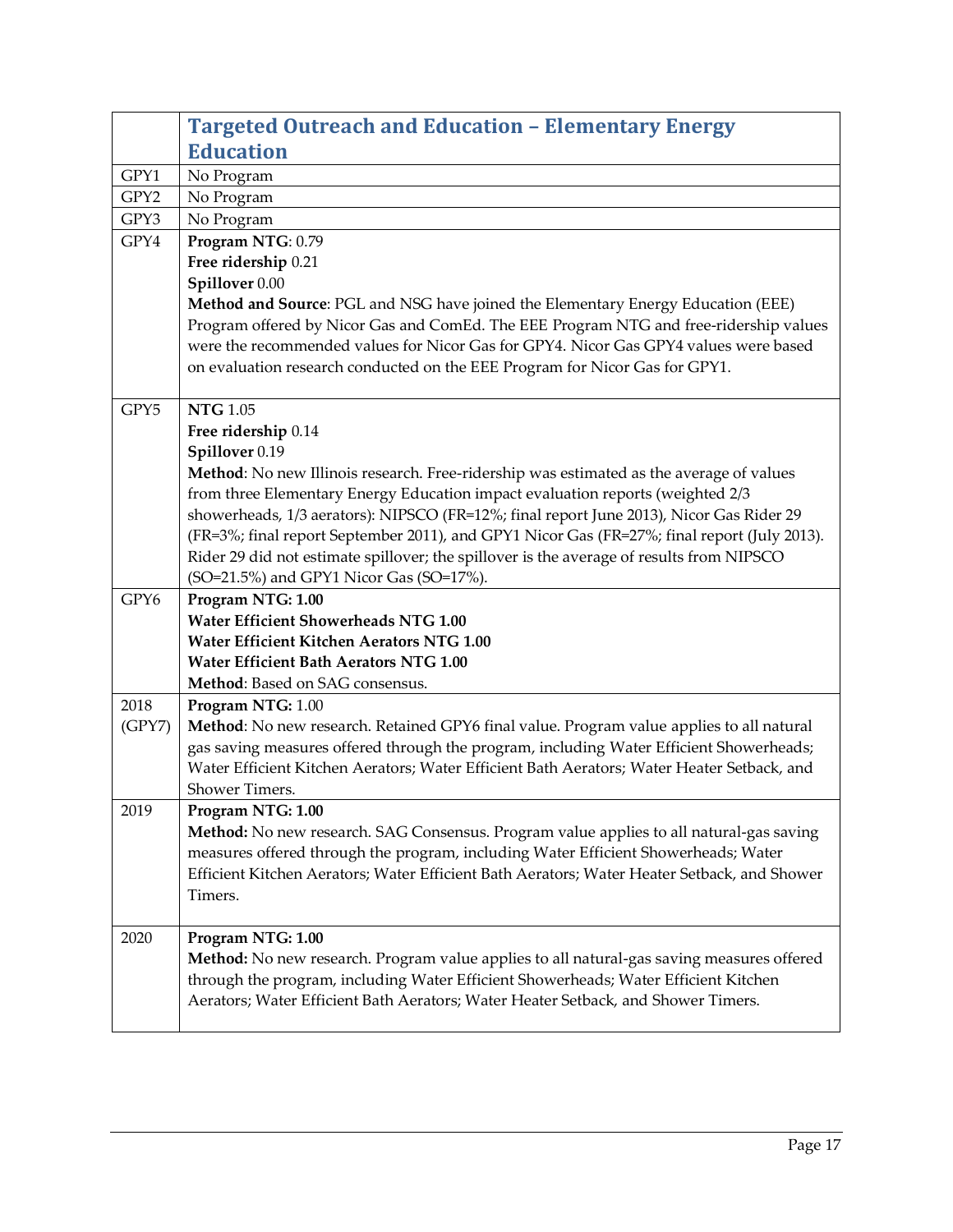<span id="page-17-0"></span>

|        | <b>Business and Public Sector Programs Energy Jumpstart Direct</b>                                                                                                                                                                                                                                                                                                                                                                                    |
|--------|-------------------------------------------------------------------------------------------------------------------------------------------------------------------------------------------------------------------------------------------------------------------------------------------------------------------------------------------------------------------------------------------------------------------------------------------------------|
|        | <b>Installation</b>                                                                                                                                                                                                                                                                                                                                                                                                                                   |
| GPY4   | NTG 0.81; Free ridership 0.19<br>Method and Source: Value drawn from free-ridership results from small business owners<br>interviewed in the GPY1 Small Business Energy Savings Program. Free-ridership reflects<br>separate evaluation analysis of direct install responses.                                                                                                                                                                         |
| GPY5   | NTG 0.82; Free ridership 0.18<br>Method and Source: Value drawn from free-ridership results from small business owners<br>interviewed in the GPY1 Small Business Energy Savings Program. Free-ridership reflects<br>results of small business owner responses as reported directly in the Small Business GPY1<br>evaluation report.                                                                                                                   |
| GPY6   | NTG: 0.79<br>Free ridership: 0.23<br>Participant Spillover: 0.00<br>Non-Participant Spillover: 0.02<br>Method and Source: Free ridership and participant spillover based on GPY4 evaluation<br>research of C&I Prescriptive Program participating trade allies and customers. Non-<br>participant spillover of 2% from 5 non-participating trade ally interviews conducted in GPY2<br>as part of evaluation research of the C&I Prescriptive Program. |
| 2018   | NTG: 0.79                                                                                                                                                                                                                                                                                                                                                                                                                                             |
| (GPY7) | Method: No new research. Retained GPY6 final value.                                                                                                                                                                                                                                                                                                                                                                                                   |
| 2019   | NTG: 0.79; Free Ridership: 0.23; Non-participant Spillover: 0.02<br>Method: No new research. FR, PSO (IL EM&V GPY4), NPSO (IL EM&V GPY2)                                                                                                                                                                                                                                                                                                              |
| 2020   | NTG: 0.79; Free Ridership: 0.23; Non-participant Spillover: 0.02<br>Method: No new research. FR, PSO (IL EM&V GPY4), NPSO (IL EM&V GPY2)                                                                                                                                                                                                                                                                                                              |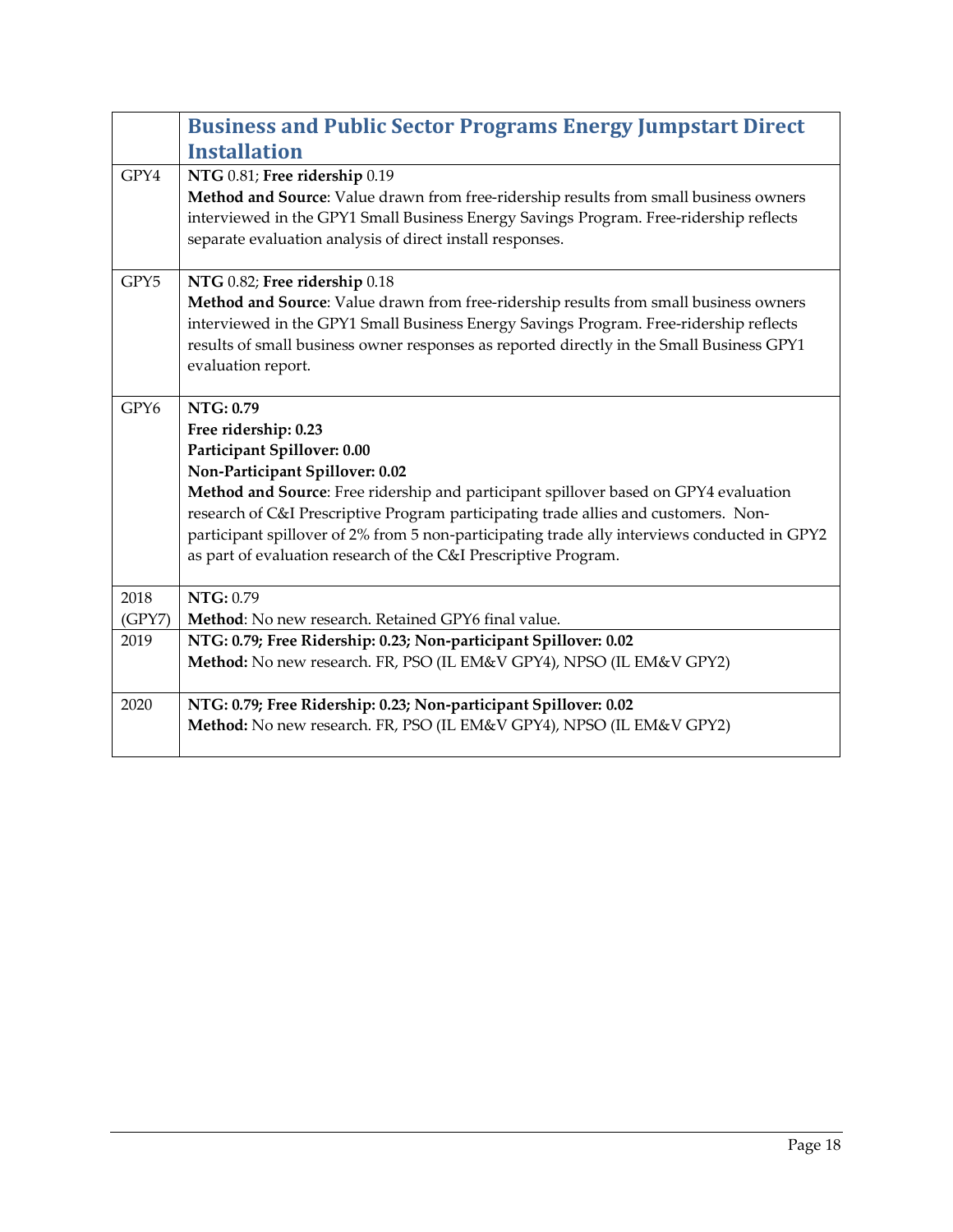<span id="page-18-0"></span>

|                | <b>Business and Public Sector Programs Prescriptive Rebate</b>                                                                                                                                                                                                                                                                                                                                                                                                                                                                                                                                                                                                                         |
|----------------|----------------------------------------------------------------------------------------------------------------------------------------------------------------------------------------------------------------------------------------------------------------------------------------------------------------------------------------------------------------------------------------------------------------------------------------------------------------------------------------------------------------------------------------------------------------------------------------------------------------------------------------------------------------------------------------|
| GPY1           | NTG 0.43; Free ridership 0.57; Participant Spillover 0.00<br>Method and Source: Evaluation research consisting of participating customer self-reports:<br>37 NTG interviews completed covering 40 projects from a population of 137 projects. No<br>quantifiable participant spillover was found from customer self-reports. Customer<br>participant self-reported free-ridership was 57 percent.                                                                                                                                                                                                                                                                                      |
| GPY2           | NTG 0.63; Free ridership 0.41; Participant Spillover 0.02; Non-Participant Spillover 0.02<br>Method and Source: Evaluation research consisting of GPY2 participating customer self-<br>reports, GPY2 participating trade ally self-reports, and non-participating trade ally self-<br>reports. Free-ridership of 41% and participant spillover of 0.1% from 58 participating<br>customer NTG interviews completed covering 127 projects from a population of 793<br>projects. Participant spillover of 2% from 9 participating trade ally interviews. Non-<br>participant spillover of 2% from 5 non-participating trade ally interviews.                                              |
| GPY3           | NTG 0.63; Free ridership 0.41; Participant Spillover: 0.02; Non-Participant Spillover: 0.02<br>Method and Source: Deemed by SAG consensus from GPY2 evaluation research.                                                                                                                                                                                                                                                                                                                                                                                                                                                                                                               |
| GPY4           | NTG 0.58; Free ridership 0.45; Participant Spillover: 0.01; Non-Participant Spillover: 0.02<br>Method and Source: Based on GPY2 evaluation research, with minor adjustments based on<br>consideration of planned measure mix.                                                                                                                                                                                                                                                                                                                                                                                                                                                          |
| GPY5           | NTG 0.63; Free ridership 0.41; Participant Spillover: 0.02; Non-Participant Spillover: 0.02<br>Method and Source: Based on GPY2 evaluation research of the C&I Prescriptive Program,<br>but with no adjustments for a forecasted measure mix.                                                                                                                                                                                                                                                                                                                                                                                                                                          |
| GPY6           | NTG: 0.79<br>Free ridership: 0.23<br>Participant Spillover: 0.00<br>Non-Participant Spillover: 0.02<br>Method and Source: Evaluation research consisting of GPY4 participating customer self-<br>reports, and GPY4 participating trade ally self-reports. Free-ridership of 23% and<br>participant spillover of 0% from 21 participating customer NTG interviews completed from<br>a population of 49 (a relative precision of $\pm$ 13% at a 90% confidence level). Participant<br>spillover of 0% from 8 participating trade ally interviews. Non-participant spillover of 2%<br>from 5 non-participating trade ally interviews conducted in GPY2 as part of evaluation<br>research. |
| 2018<br>(GPY7) | NTG: 0.79<br>Method: No new research. Retained GPY6 final value.                                                                                                                                                                                                                                                                                                                                                                                                                                                                                                                                                                                                                       |
| 2019           | NTG: 0.79; Free Ridership 0.23; Non-participant Spillover: 0.02<br>Method: No new research. FR, PSO (IL EM&V GPY4), NPSO (IL EM&V GPY2)                                                                                                                                                                                                                                                                                                                                                                                                                                                                                                                                                |
| 2020           | NTG: 0.79; Free Ridership 0.23; Non-participant Spillover: 0.02<br>Method: No new research. FR, PSO (IL EM&V GPY4), NPSO (IL EM&V GPY2)                                                                                                                                                                                                                                                                                                                                                                                                                                                                                                                                                |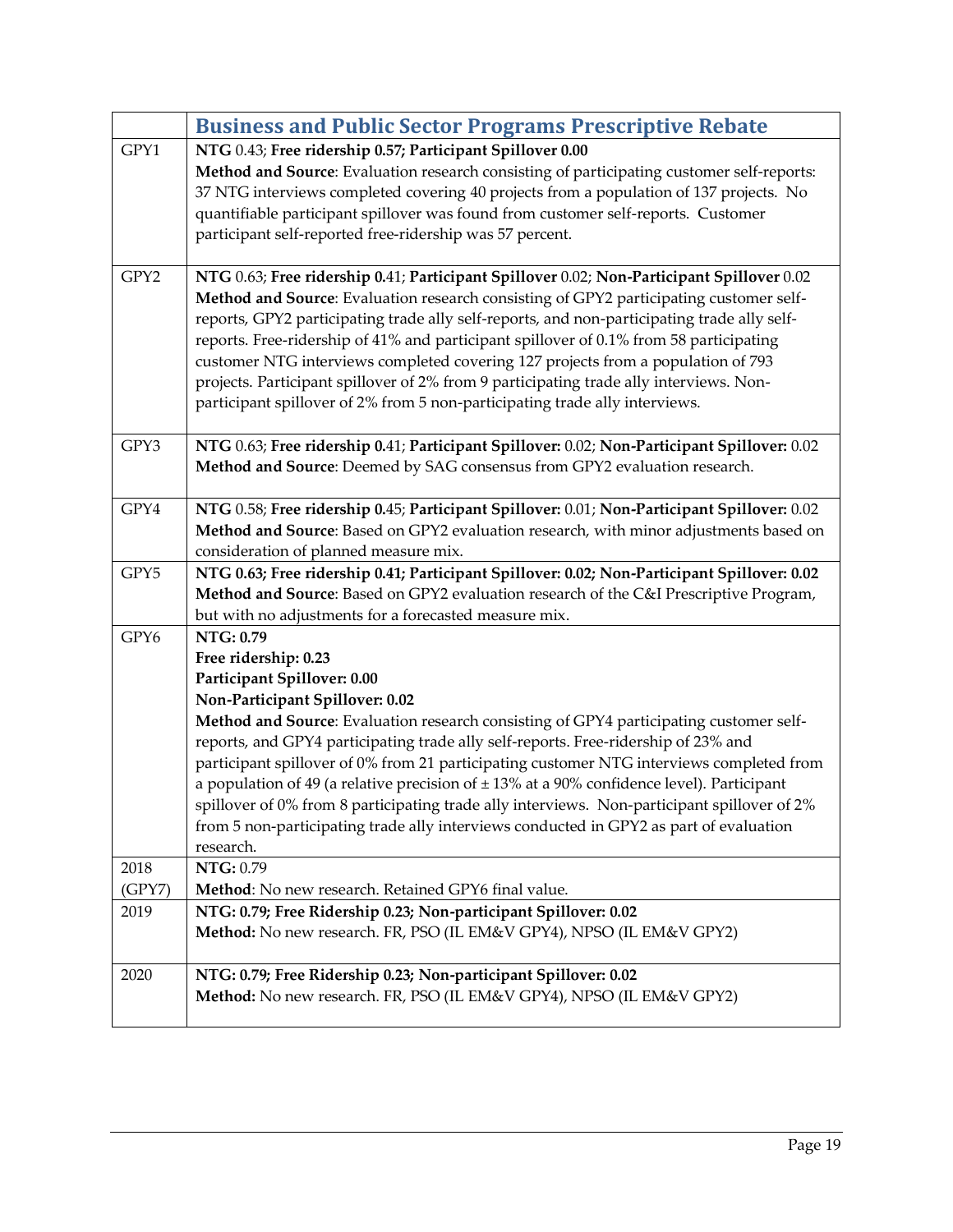<span id="page-19-0"></span>

|        | <b>Business and Public Sector Programs Custom Rebate</b>                                                                                                                             |
|--------|--------------------------------------------------------------------------------------------------------------------------------------------------------------------------------------|
| GPY1   | <b>NTG 0.68</b>                                                                                                                                                                      |
|        | Free ridership 0.32                                                                                                                                                                  |
|        | Participant Spillover 0.00                                                                                                                                                           |
|        | Method and Source: Evaluation research consisting of participating customer self-reports:                                                                                            |
|        | 15 NTG interviews completed covering 15 projects from a population of 32 projects. No<br>quantifiable participant spillover was found from customer self-reports.                    |
|        |                                                                                                                                                                                      |
| GPY2   | NTG 0.78; Free ridership 0.24; Participant Spillover 0.02; Non-Participant Spillover 0.00                                                                                            |
|        | Method and Source: Evaluation research consisting of GPY2 participating customer self-                                                                                               |
|        | reports, GPY2 participating trade ally self-reports, and non-participating trade ally self-                                                                                          |
|        | reports. Free-ridership of 41% and participant spillover of 0.1% from 40 participating                                                                                               |
|        | customer NTG interviews completed covering 44 projects from a population of 100 projects.                                                                                            |
|        | Participant spillover of 2% from 5 participating trade ally interviews. Non-participant                                                                                              |
|        | spillover of 0% from 5 non-participating trade ally interviews.                                                                                                                      |
| GPY3   | NTG 0.78; Free ridership 0.24; Participant Spillover 0.02; Non-Participant Spillover 0.00                                                                                            |
|        | Method and Source: Deemed by SAG consensus from GPY2 evaluation research.                                                                                                            |
|        |                                                                                                                                                                                      |
| GPY4   | <b>NTG 0.68</b>                                                                                                                                                                      |
|        | Method and Source: Based on GPY2 evaluation research, but with adjustment based on                                                                                                   |
|        | review of other Illinois Custom programs.                                                                                                                                            |
| GPY5   | NTG 0.78; Free ridership 0.24; Participant Spillover 0.02; Non-Participant Spillover 0.00                                                                                            |
|        | Method and Source: Based on GPY2 evaluation research of the C&I Custom Program, but                                                                                                  |
|        | with no further adjustments based on review of other Illinois Custom Program NTG values                                                                                              |
|        | for GPY5/EPY8.                                                                                                                                                                       |
| GPY6   | NTG 0.69; Free ridership 0.31; Participant Spillover: 0.00; Non-Participant Spillover: 0.00                                                                                          |
|        | Method and Source: Evaluation research consisting of GPY4 participating customer self-                                                                                               |
|        | reports, and GPY4 participating trade ally self-reports. Free-ridership of 31% and                                                                                                   |
|        | participant spillover of 0% from 13 participating customer NTG interviews completed from                                                                                             |
|        | a population of 29 (a relative precision of $\pm$ 19% at a 90% confidence level). Participant                                                                                        |
|        | spillover of 0 from 6 participating trade ally interviews. Non-participant spillover of 0%<br>from 5 non-participating trade ally interviews conducted in GPY2 as part of evaluation |
|        | research.                                                                                                                                                                            |
| 2018   | NTG: 0.69                                                                                                                                                                            |
| (GPY7) | Method: No new research. Retained GPY6 final value.                                                                                                                                  |
| 2019   | NTG: 0.69; Free Ridership 0.31                                                                                                                                                       |
|        | Method: No new research. FR, PSO (IL EM&V GPY4, NPSO (IL EM&V GPY2)                                                                                                                  |
| 2020   | NTG: 0.74; Free Ridership 0.26, Participant Spillover: 0.0                                                                                                                           |
|        | Method: Navigant analysis of participant interviews conducted in 2019 of 2018 Custom                                                                                                 |
|        | Rebate Program participants, including the private and public sectors. Completed 10                                                                                                  |
|        | interviews from population of 19 (C/P 90/8). Sample size not large enough for separate                                                                                               |
|        | Private/Public NTG estimates.                                                                                                                                                        |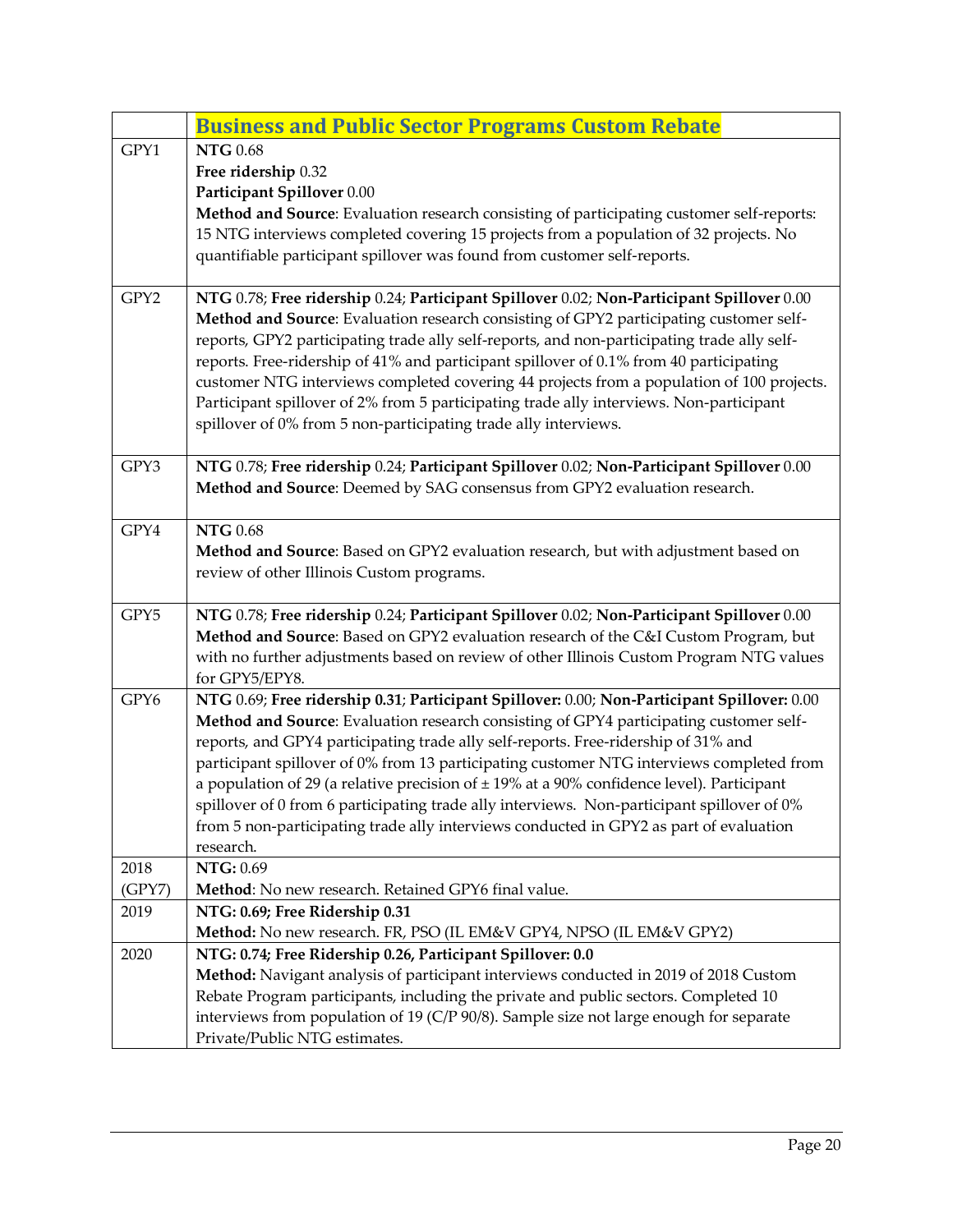<span id="page-20-0"></span>

|        | <b>Business and Public Sector Programs Gas Optimization</b>                              |
|--------|------------------------------------------------------------------------------------------|
| GPY3   | NTG 1.02; Free ridership 0.09; Participant Spillover: 0.11                               |
|        | Method and Source: Evaluation recommendation accepted by SAG based on GPY1               |
|        | evaluation research of the joint C&I Retro-Commissioning Program (RCx).                  |
| GPY4   | NTG 1.02; Free ridership 0.09; Participant Spillover: 0.11                               |
|        | Method and Source: Deemed by SAG consensus. Values based on GPY1 RCx evaluation          |
|        | research.                                                                                |
| GPY5   | NTG 1.02; Free ridership 0.09; Participant Spillover: 0.11                               |
|        | Method and Source: No new research. Values based on GPY1 RCx evaluation research.        |
| GPY6   | NTG 1.02; Free ridership 0.09; Participant Spillover: 0.11                               |
|        | Method and Source: No new research. Values based on GPY1 RCx evaluation research.        |
| 2018   | <b>NTG: 1.02</b>                                                                         |
| (GPY7) | Method: No new research. Retained GPY6 final value.                                      |
| 2019   | NTG 0.91; Free ridership 0.14; Participant Spillover: 0.05                               |
|        | Method: FR and PSO: 2018 Survey of 7 GPY6 participants. Memo: Net-to-Gross Research      |
|        | Results from GPY6 for the Gas Optimization Study Offering, Navigant, 8/29/18, revised    |
|        | 9/13/18.                                                                                 |
| 2020   | NTG 0.91; Free ridership 0.14; Participant Spillover: 0.05                               |
|        | Method: FR and PSO: 2018 Survey of 7 GPY6 participants. Memo: Net-to-Gross Research      |
|        | Results from GPY6 for the Gas Optimization Study Offering, Navigant, 8/29/18, revised    |
|        | 9/13/18.                                                                                 |
|        | No adjustment to FR, no additional SO found based on Navigant analysis of data from      |
|        | outbound telephone surveys conducted in 2019 with Gas Optimization Study Service         |
|        | Providers (SP) for Peoples Gas and North Shore Gas. Navigant staff fielded the telephone |
|        | survey in Q2 and Q3 2019. Of the eight potential SPs, five responded to NTG survey       |
|        | questions. These five SPs were responsible for 97% of January 2017 through July 2019     |
|        | program savings.                                                                         |
|        |                                                                                          |

<span id="page-20-1"></span>

|      | <b>Business and Public Sector Strategic Energy Management (SEM)</b>                       |
|------|-------------------------------------------------------------------------------------------|
| 2019 | NTG: 1.00                                                                                 |
|      | Method: SAG Consensus. Program NTG value would apply to other cohorts (for example,       |
|      | healthcare) as well as industrial. For equipment measures identified through SEM that are |
|      | channeled through other incentive programs, use the NTG of the program processing the     |
|      | equipment incentive                                                                       |
| 2020 | <b>NTG: 1.00</b>                                                                          |
|      | Method: No new research. Program NTG value would apply to other cohorts (for example,     |
|      | healthcare) as well as industrial. For equipment measures identified through SEM that are |
|      | channeled through other incentive programs, use the NTG of the program processing the     |
|      | equipment incentive                                                                       |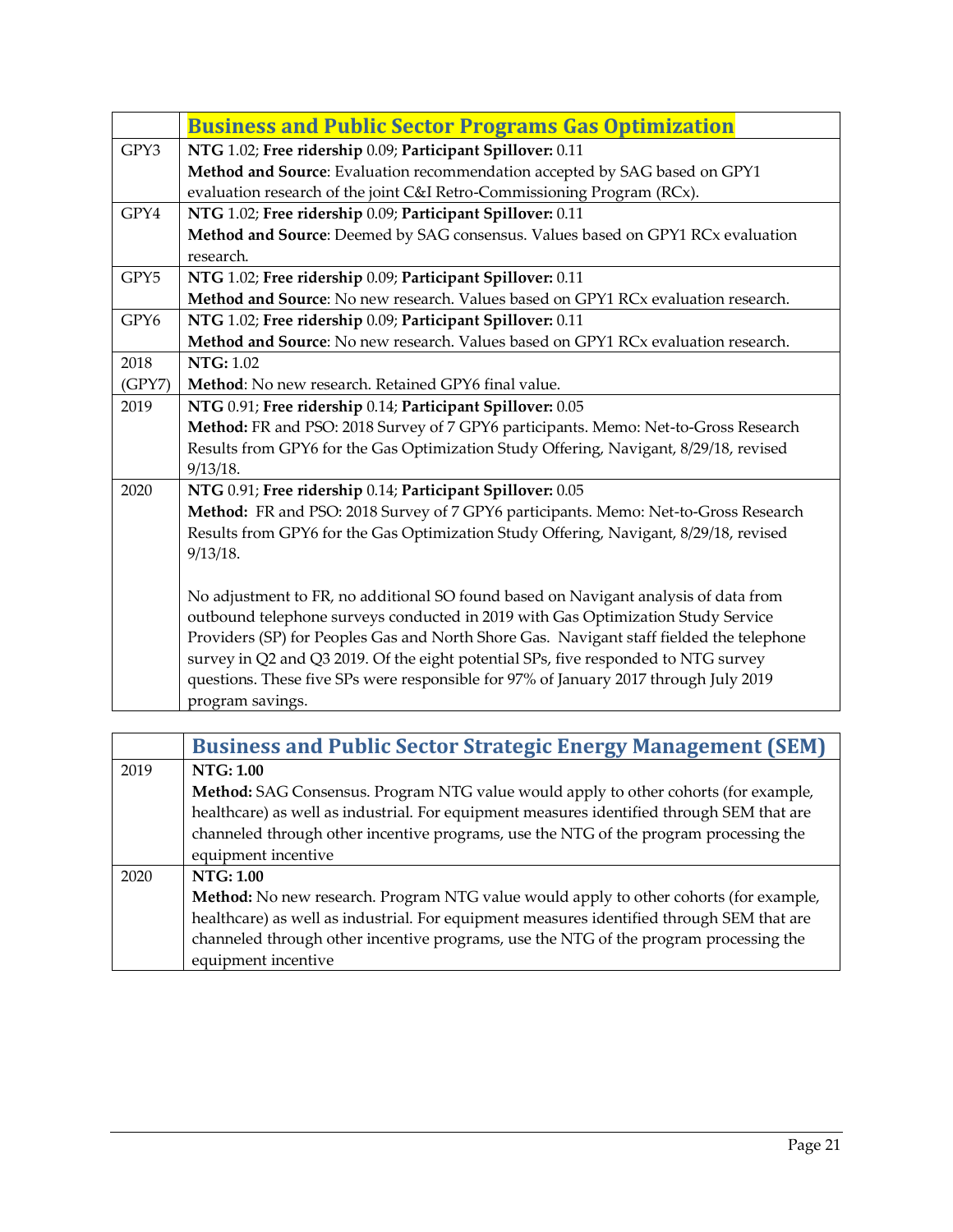<span id="page-21-0"></span>

|                | <b>Business and Public Sector Retro-Commissioning</b>                                                                                       |
|----------------|---------------------------------------------------------------------------------------------------------------------------------------------|
| GPY1           | <b>NTG</b> 1.02                                                                                                                             |
|                | Free ridership 0.09                                                                                                                         |
|                | Participant Spillover 0.11                                                                                                                  |
|                | Method and Source: Evaluation research consisting of GPY1 participating customer and                                                        |
|                | Retro-Commissioning Service Provider self-reports. Interviews conducted with 9 of 15                                                        |
|                | participants from Peoples Gas and North Shore Gas and eight of nine Service Providers.                                                      |
|                | Participant and Service Provider spillover researched.                                                                                      |
| GPY2           | Peoples Gas: Deemed NTG 1.02; Free ridership 0.09; Participant Spillover: 0.11                                                              |
|                | North Shore Gas: Deemed NTG 1.02; Free ridership 0.09; Participant Spillover: 0.11                                                          |
|                | Method and Source: Deemed by SAG consensus from GPY1 evaluation research.                                                                   |
|                |                                                                                                                                             |
| GPY3           | Peoples Gas: Deemed NTG 1.02; Free ridership 0.09; Participant Spillover: 0.11                                                              |
|                | North Shore Gas: Deemed NTG 1.02; Free ridership 0.09; Participant Spillover: 0.11                                                          |
|                | Method and Source: Deemed by SAG consensus from GPY1 evaluation research.                                                                   |
| GPY4           | NTG 1.02; Free ridership 0.09; Participant Spillover: 0.11                                                                                  |
|                | Method and Source: Deemed by SAG consensus. Values based on GPY1 evaluation research.                                                       |
|                |                                                                                                                                             |
| GPY5           | NTG 1.02; Free ridership 0.09; Participant Spillover: 0.11<br>Method and Source: No new research. Values based on GPY1 evaluation research. |
|                |                                                                                                                                             |
| GPY6           | NTG 1.02; Free ridership 0.09; Participant Spillover: 0.11                                                                                  |
|                | Method and Source: No new research. Values based on GPY1 evaluation research.                                                               |
| 2018           | <b>NTG: 1.02</b>                                                                                                                            |
|                | Method: No new research. Retained GPY6 final value.                                                                                         |
| (GPY7)<br>2019 | NTG: 0.94; Free Ridership: 0.06, PSO and NPSO = 0.00                                                                                        |
|                | Method: Evaluation research conducted 2017 and 2018 with GPY6/EPY9 project participants                                                     |
|                | resulted in a NTG of 0.94 for gas. Memo: Net-to-Gross Research Results from EPY9/GPY6 for                                                   |
|                | the Coordinated Utility Retro-Commissioning Program, Navigant, 8/25/18, revised 9/14/18.                                                    |
|                | FR results weighted 36% for participants (FR=0.13) and 64% for service providers (FR=0.025).                                                |
|                | No spillover identified.                                                                                                                    |
|                |                                                                                                                                             |
| 2020           | NTG: 0.94; Free Ridership: 0.06, PSO and NPSO = 0.00                                                                                        |
|                | Method: No new research. Evaluation research conducted 2017 and 2018 with GPY6/EPY9                                                         |
|                | project participants resulted in a NTG of 0.94 for gas. Memo: Net-to-Gross Research Results                                                 |
|                | from EPY9/GPY6 for the Coordinated Utility Retro-Commissioning Program, Navigant,                                                           |
|                | 8/25/18, revised 9/14/18. FR results weighted 36% for participants (FR=0.13) and 64% for                                                    |
|                | service providers (FR=0.025). No spillover identified.                                                                                      |
|                |                                                                                                                                             |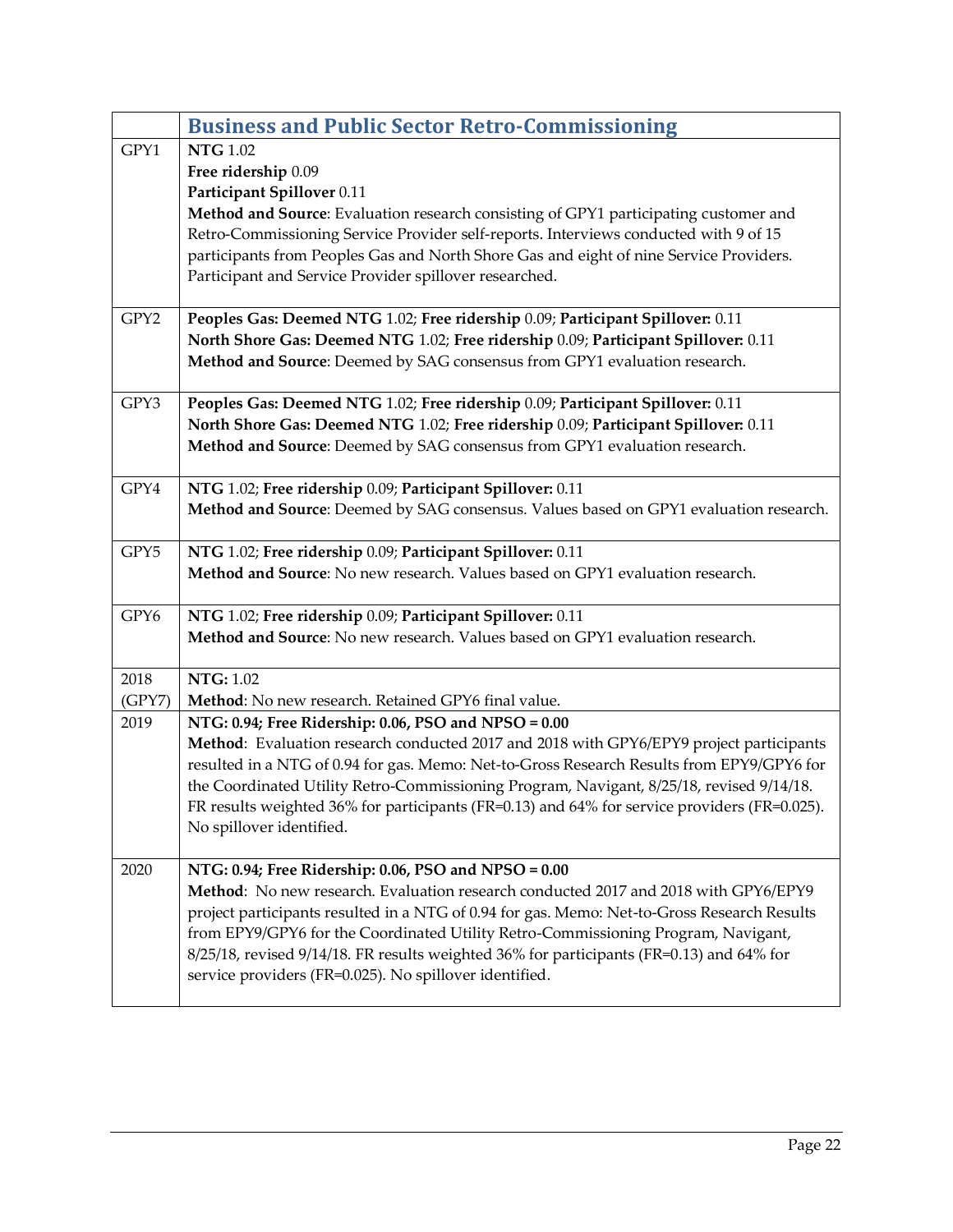<span id="page-22-0"></span>

|                | <b>Business and Public Sector Dedicated New Construction</b><br><b>Program</b>                                                                                                                                                                                                                                                                                                                                                                                                                                                                                                                                                                                                                     |
|----------------|----------------------------------------------------------------------------------------------------------------------------------------------------------------------------------------------------------------------------------------------------------------------------------------------------------------------------------------------------------------------------------------------------------------------------------------------------------------------------------------------------------------------------------------------------------------------------------------------------------------------------------------------------------------------------------------------------|
| GPY4           | <b>NTG 0.52</b><br>Method and Source: PGL and NSG have joined the Business New Construction (BNC)<br>Program offered by Nicor Gas and ComEd. The BNC Program NTG value was the<br>recommended value for Nicor Gas for GPY4.                                                                                                                                                                                                                                                                                                                                                                                                                                                                        |
| GPY5           | NTG 0.92; Free ridership 0.08, Spillover 0.00<br>Method and Source: Value drawn from gas-weighted free-ridership and spillover results<br>from participant interviews conducted for the Nicor Gas and ComEd GPY3/EPY6 Business<br>New Construction Program.                                                                                                                                                                                                                                                                                                                                                                                                                                        |
| GPY6           | <b>NTG 0.67</b><br>Method and Source: FR, PSO, and NPSO research conducted for Nicor Gas and ComEd for<br>GPY4/EPY7 resulted in a NTG of 0.57 for gas. SAG consensus for GPY6 is a three-year<br>average of 0.52, 0.92, and 0.57. Also applies to small business new construction.                                                                                                                                                                                                                                                                                                                                                                                                                 |
| 2018<br>(GPY7) | NTG: 0.77<br>Method: Research conducted for ComEd and gas utility program partners for GPY5/EPY8<br>resulted in a NTG ratio of 0.83 for natural gas measures. SAG consensus for GPY6 and 2018<br>(GPY7) was to use a three-year average of the most recent NTG research values. For 2018<br>(GPY7), the three most recent research values are: 0.92, 0.57, and 0.83, producing an average<br>of 0.77. The NTG value also applies to small business new construction. The research applied<br>TRM v5.0 NTG algorithms.                                                                                                                                                                              |
| 2019           | <b>NTG: 0.70</b><br>Method: Evaluation research conducted during GPY6/EPY9 for gas utility and ComEd<br>projects resulted in a NTG of 0.48 for gas, applying TRM v6.0 methodologies. Memo: Net-to-<br>Gross Research Results from the EPY9/GPY6 Non-Residential New Construction Program,<br>Navigant, 8/24/18, revised 9/21/18. FR based on 24 interviews, PSO based on 120 on-line<br>survey responses. SAG consensus NTG for GPY6 and 2018 (GPY7) was to use a three year<br>average of the most recent research results (which were 0.92, 0.57, and 0.83 for 2018 (GPY7).<br>For 2019, the SAG consensus is a four year average of NTG values (0.70), based on: 0.92, 0.57,<br>0.83, and 0.48. |
| 2020           | NTG: 0.58, Free Ridership: 0.42<br>Method: NTG Average of previous 4 program years GPY4 (0.57), GPY5 (0.83), GPY6 (0.48), &<br>CY2018 (0.45); 2018 FR estimate of 55% from Navigant CY2018 research, based on 23<br>completed interviews.                                                                                                                                                                                                                                                                                                                                                                                                                                                          |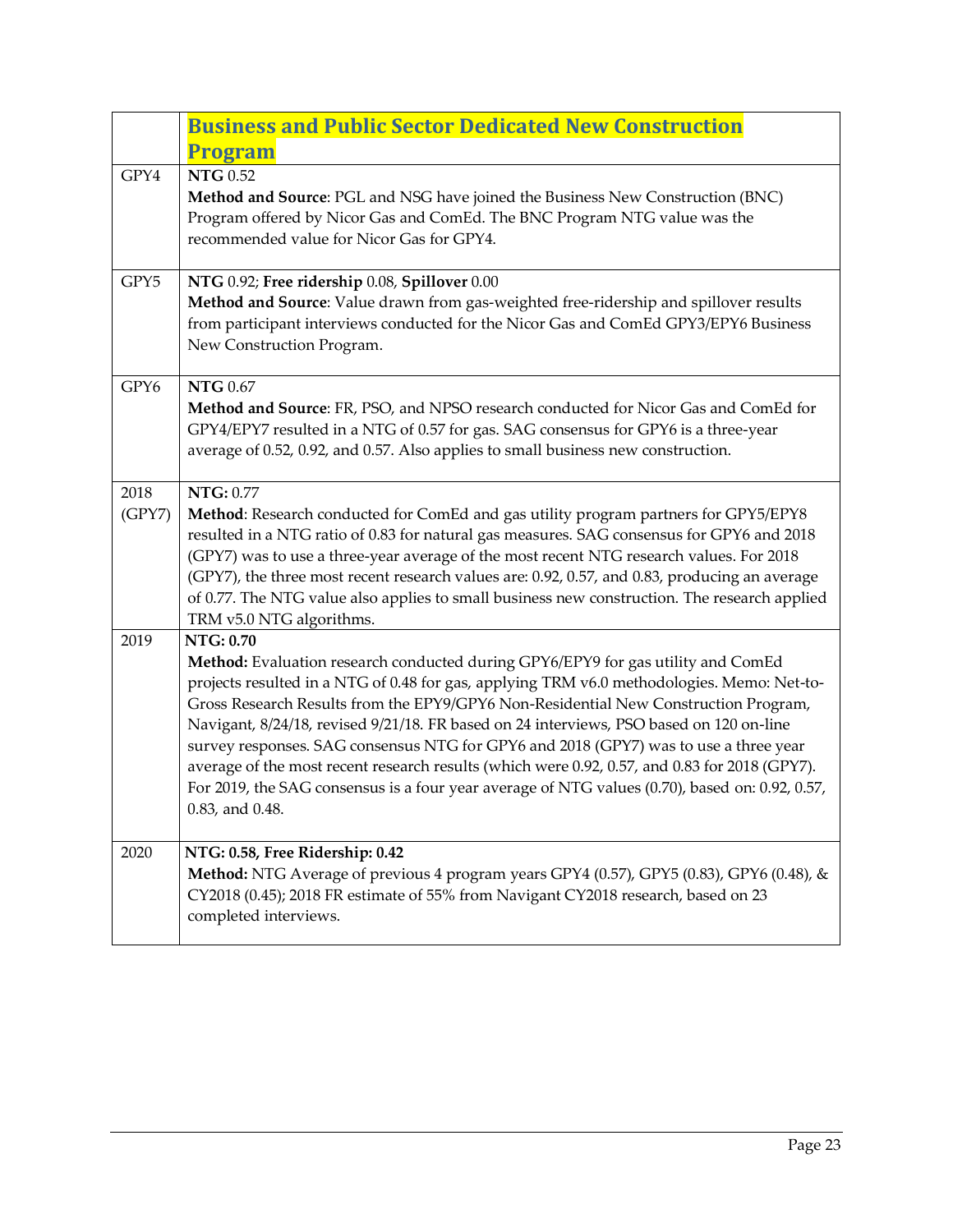<span id="page-23-0"></span>

|        | <b>Business and Public Sector Combined Heat and Power</b>                                 |
|--------|-------------------------------------------------------------------------------------------|
| GPY5   | Launched in GPY5                                                                          |
|        | <b>NTG</b> 0.73                                                                           |
|        | Free ridership 0.73                                                                       |
|        | Spillover 0.00                                                                            |
|        | Method: GPY5 NTG value for Nicor Gas Custom Program.                                      |
| GPY6   | NTG: Project-specific NTG values to be determined by evaluation early in each project. If |
|        | that is not possible, the default of 0.80 NTG will be used.                               |
|        | Method: NTG of 0.80 is an average based on evaluation secondary research and NYSERDA's    |
|        | $0.90$ NTG.                                                                               |
|        |                                                                                           |
| 2018   | NTG: Project-specific NTG values to be determined by evaluation early in each project. If |
| (GPY7) | that is not possible, the default of 0.80 NTG will be used.                               |
|        | Method: No new research. Retained GPY6 approach.                                          |
| 2019   | NTG: Project-specific NTG values to be determined by evaluation early in each project. If |
|        | that is not possible, the default of 0.80 NTG will be used.                               |
|        |                                                                                           |
| 2020   | NTG: Project-specific NTG values to be determined by evaluation early in each project. If |
|        | that is not possible, the default of 0.80 NTG will be used.                               |
|        | Method. No new research, retained GPY6 approach.                                          |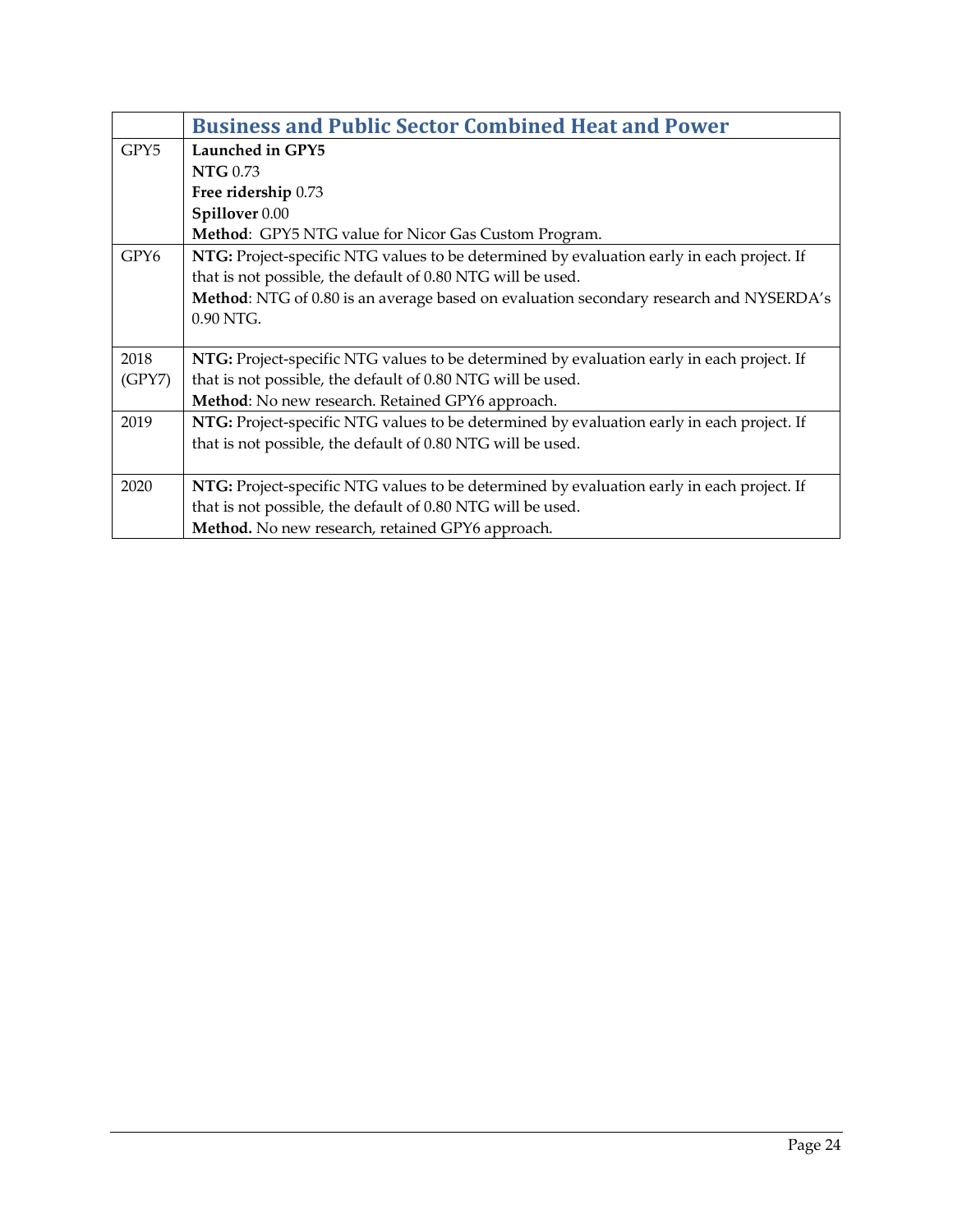<span id="page-24-0"></span>

|      | <b>Small Business Energy Savings</b>                                                                                                                                                                                                                                                                                                                                                                                                                               |
|------|--------------------------------------------------------------------------------------------------------------------------------------------------------------------------------------------------------------------------------------------------------------------------------------------------------------------------------------------------------------------------------------------------------------------------------------------------------------------|
| GPY1 | <b>NTG 0.99</b>                                                                                                                                                                                                                                                                                                                                                                                                                                                    |
|      | Free ridership 0.02                                                                                                                                                                                                                                                                                                                                                                                                                                                |
|      | Participant Spillover 0.01                                                                                                                                                                                                                                                                                                                                                                                                                                         |
|      | Method and Source: Evaluation research consisting of GPY1 participating customer self-<br>report combined with trade ally input. Customer self-reports: 30 participant NTG<br>interviews completed covering 31 projects from a population of 396 projects. Basic method                                                                                                                                                                                            |
|      | of participant free ridership analysis was applied. One percent participant spillover was<br>found from customer self-reports. Customer participant self-reported free-ridership was 18<br>percent for Peoples Gas and North Shore Gas. Trade ally interviews: Three trade allies<br>interviewed representing 98% of ex ante program therm savings. Individual trade ally<br>responses to free-ridership questions were weighted by their respective fuel-specific |
|      | program savings contributions and combined for a fuel-specific overall free-ridership rate.<br>This approach resulted in an evaluation estimate of 2 percent free-ridership for gas<br>measures.                                                                                                                                                                                                                                                                   |
| GPY2 | Peoples Gas: Deemed NTG 0.99; Free ridership 0.02; Participant Spillover: 0.01                                                                                                                                                                                                                                                                                                                                                                                     |
|      | North Shore Gas: Deemed NTG 0.99; Free ridership 0.02; Participant Spillover: 0.01                                                                                                                                                                                                                                                                                                                                                                                 |
|      | Method and Source: Deemed by SAG consensus from GPY1 evaluation research.                                                                                                                                                                                                                                                                                                                                                                                          |
|      |                                                                                                                                                                                                                                                                                                                                                                                                                                                                    |
| GPY3 | Peoples Gas: Deemed NTG 0.99; Free ridership 0.02; Participant Spillover: 0.01                                                                                                                                                                                                                                                                                                                                                                                     |
|      | North Shore Gas: Deemed NTG 0.99; Free ridership 0.02; Participant Spillover: 0.01                                                                                                                                                                                                                                                                                                                                                                                 |
|      | Method and Source: Deemed by SAG consensus from GPY1 evaluation research.                                                                                                                                                                                                                                                                                                                                                                                          |
| GPY4 | NTG 0.99; Free ridership 0.02; Participant Spillover: 0.01                                                                                                                                                                                                                                                                                                                                                                                                         |
|      | Method and Source: Based on evaluation recommendation. Did not reach consensus.                                                                                                                                                                                                                                                                                                                                                                                    |
| GPY5 | NTG 0.93 (for Direct Install and Retrofit Incentives)                                                                                                                                                                                                                                                                                                                                                                                                              |
|      | Free ridership 0.09 Spillover 0.02                                                                                                                                                                                                                                                                                                                                                                                                                                 |
|      | Method: The GPY5 NTG value uses an equal-weight average of the free-ridership estimate                                                                                                                                                                                                                                                                                                                                                                             |
|      | from participant survey research performed on ComEd participants during EPY7 with the                                                                                                                                                                                                                                                                                                                                                                              |
|      | free-ridership estimate derived from PG/NSG trade ally interviews in GPY1. For participant                                                                                                                                                                                                                                                                                                                                                                         |
|      | spillover, the EPY7 ComEd result was 2%, the Nicor Gas GPY1 result was 2%, and PG/NSG                                                                                                                                                                                                                                                                                                                                                                              |
|      | GPY1 result was 1%. A value of 2% for participant spillover was set for all three utilities.                                                                                                                                                                                                                                                                                                                                                                       |
|      | This results in a NTGR of 0.93. For ComEd PY7 NTG research, Navigant conducted a CATI                                                                                                                                                                                                                                                                                                                                                                              |
|      | survey of 70 program projects drawn at random from a sample frame of 4,441 projects with                                                                                                                                                                                                                                                                                                                                                                           |
|      | ex-ante savings of 5,000 kWh or greater, representing 82 percent of PY7 projects and 98                                                                                                                                                                                                                                                                                                                                                                            |
|      | percent of PY7 expected savings. Sample size chosen to attain +/- 10 percent precision at 90                                                                                                                                                                                                                                                                                                                                                                       |
|      | percent confidence.                                                                                                                                                                                                                                                                                                                                                                                                                                                |
| GPY6 | NTG 0.93 for Direct Install, Retrofit (custom and prescriptive projects)                                                                                                                                                                                                                                                                                                                                                                                           |
|      | Free ridership 0.09; average of participant (0.16) and trade ally (0.03)<br>Participant Spillover 0.02 Non-Participant Spillover 0.00                                                                                                                                                                                                                                                                                                                              |
|      | Method: The GPY6 NTG value uses an equal-weight average of the 16 percent free-                                                                                                                                                                                                                                                                                                                                                                                    |
|      | ridership estimate from participant survey research performed on ComEd participants                                                                                                                                                                                                                                                                                                                                                                                |
|      | during EPY7 (described in GPY5 above) with the three percent free-ridership estimate                                                                                                                                                                                                                                                                                                                                                                               |
|      | derived from PGL and NSG trade ally interviews in GPY4. The PGL and NSG GPY4 trade                                                                                                                                                                                                                                                                                                                                                                                 |
|      | ally free ridership is based on 12 trade ally interviews from a population of 55. The GPY4                                                                                                                                                                                                                                                                                                                                                                         |
|      | trade ally interviews found no spillover. For participant spillover, the EPY7 ComEd result                                                                                                                                                                                                                                                                                                                                                                         |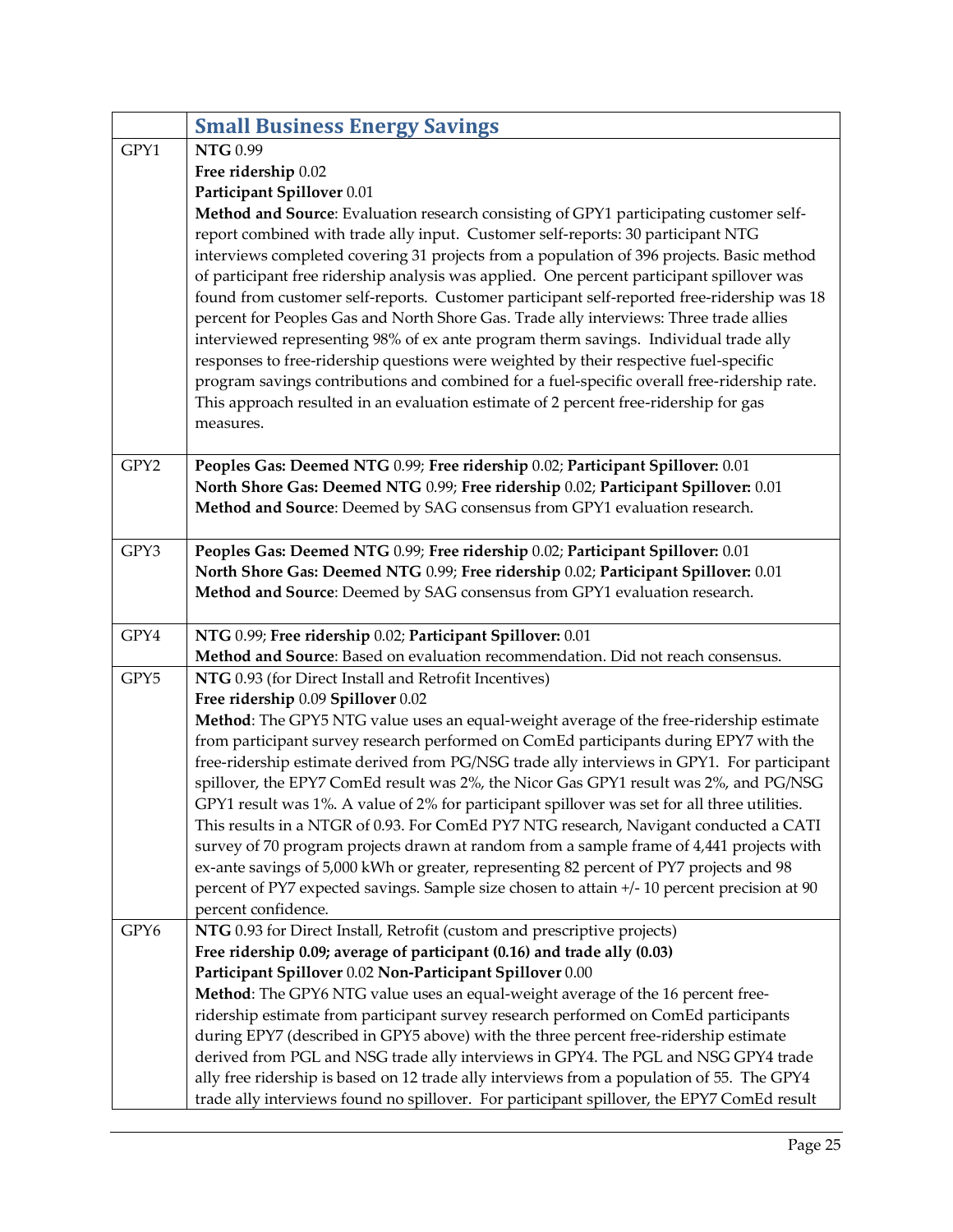|        | <b>Small Business Energy Savings</b>                                                                                                                                                                                                                                                                                                                                                                                                                                                                                                                                                                                                                                                                                                                                                                               |
|--------|--------------------------------------------------------------------------------------------------------------------------------------------------------------------------------------------------------------------------------------------------------------------------------------------------------------------------------------------------------------------------------------------------------------------------------------------------------------------------------------------------------------------------------------------------------------------------------------------------------------------------------------------------------------------------------------------------------------------------------------------------------------------------------------------------------------------|
|        | was 2%, the Nicor Gas GPY1 result was 2%, and PG/NSG GPY1 result was 1%. A value of                                                                                                                                                                                                                                                                                                                                                                                                                                                                                                                                                                                                                                                                                                                                |
|        | 2% for participant spillover was set for all three utilities.                                                                                                                                                                                                                                                                                                                                                                                                                                                                                                                                                                                                                                                                                                                                                      |
| 2018   | NTG 0.92 for Direct Install and Retrofit (custom and prescriptive projects)                                                                                                                                                                                                                                                                                                                                                                                                                                                                                                                                                                                                                                                                                                                                        |
| (GPY7) | Free ridership 0.09; equal weighted average of participant (0.15) and trade ally (0.03)                                                                                                                                                                                                                                                                                                                                                                                                                                                                                                                                                                                                                                                                                                                            |
|        | results                                                                                                                                                                                                                                                                                                                                                                                                                                                                                                                                                                                                                                                                                                                                                                                                            |
|        | <b>Participant Spillover 0.01</b>                                                                                                                                                                                                                                                                                                                                                                                                                                                                                                                                                                                                                                                                                                                                                                                  |
|        | Non-Participant Spillover 0.00                                                                                                                                                                                                                                                                                                                                                                                                                                                                                                                                                                                                                                                                                                                                                                                     |
|        | Method: The 2018 (GPY7) NTG value uses an equal-weight average of the 15 percent free<br>ridership estimate from participant telephone survey research conducted on 44 PGL & NSG<br>participants from GPY5, and a three percent free-ridership estimate for 12 PGL & NSG trade<br>allies from interviews conducted in GPY4. The participant free ridership estimate was based<br>on "Option 1" of the TRM v5.0 NTG protocol which is now the protocol in TRM v6.0. The<br>PGL and NSG GPY4 trade ally free ridership is based on a representative stratified sample<br>of 12 trade ally interviews from a population of 55. The GPY4 trade ally interviews found<br>no spillover. For participant spillover, both GPY5 and GPY1 results for PGL & NSG were 1<br>percent.                                           |
| 2019   | No new research. For CY2019, Navigant recommended using the TRM v7.0 methodology to                                                                                                                                                                                                                                                                                                                                                                                                                                                                                                                                                                                                                                                                                                                                |
|        | weight the participant and service provider free ridership scores because the weighted<br>triangulation method appropriately gives more weight to more certain results. The free<br>ridership research we used for scoring the weighting of service providers and participants<br>was conducted in GPY5. Navigant reviewed the reports that documented our methodology,<br>sample sizes, survey instruments, and results for free ridership research, and then used<br>judgement to assign scores to the triangulation factors according to TRM v7.0. The TRM v7.0<br>weighting methodology is not applied to spillover. See Navigant memo: Weighting Gas<br>Utility Small Business Service Provider and Participant Free Ridership using the TRM<br>Version 7.0 Protocol and CY2019 NTG Recommendations, 9/19/18. |
|        | Direct Install: NTG 0.95; Participant Free Ridership: 0.15; Service Provider Free Ridership:<br>0.00; 40/60: 0.06; Participant Spillover: 0.01                                                                                                                                                                                                                                                                                                                                                                                                                                                                                                                                                                                                                                                                     |
|        | Method: No new research. FR (40% weight to participant FR value researched in GPY5; 60%<br>weight to service provider. Service provider for direct install is the program implementation<br>contractor - FR is set at zero. PSO (Value based on GPY5 participant research); NPSO (no<br>value). GPY5 FR and PSO researched values based on TRM v6.0 algorithms                                                                                                                                                                                                                                                                                                                                                                                                                                                     |
|        | <b>Retrofit Incentives</b><br>NTG; 0.92; Participant Free Ridership: 0.15; Trade Ally Free Ridership: 0.03; 46/54: 0.09;<br>Participant Spillover: 0.01                                                                                                                                                                                                                                                                                                                                                                                                                                                                                                                                                                                                                                                            |
|        | Method: No new research. FR (46% weight to participant FR value researched in GPY5; 54%<br>weight to FR from GPY4 PGL & NSG trade ally research); PSO (Value based on GPY5<br>participant research); NPSO (no value). GPY5 FR and PSO researched values based on TRM<br>v6.0 algorithms                                                                                                                                                                                                                                                                                                                                                                                                                                                                                                                            |
| 2020   | No new research. For CY2019, Navigant recommended using the TRM v7.0 methodology to<br>weight the participant and service provider free ridership scores because the weighted<br>triangulation method appropriately gives more weight to more certain results. The free<br>ridership research we used for scoring the weighting of service providers and participants                                                                                                                                                                                                                                                                                                                                                                                                                                              |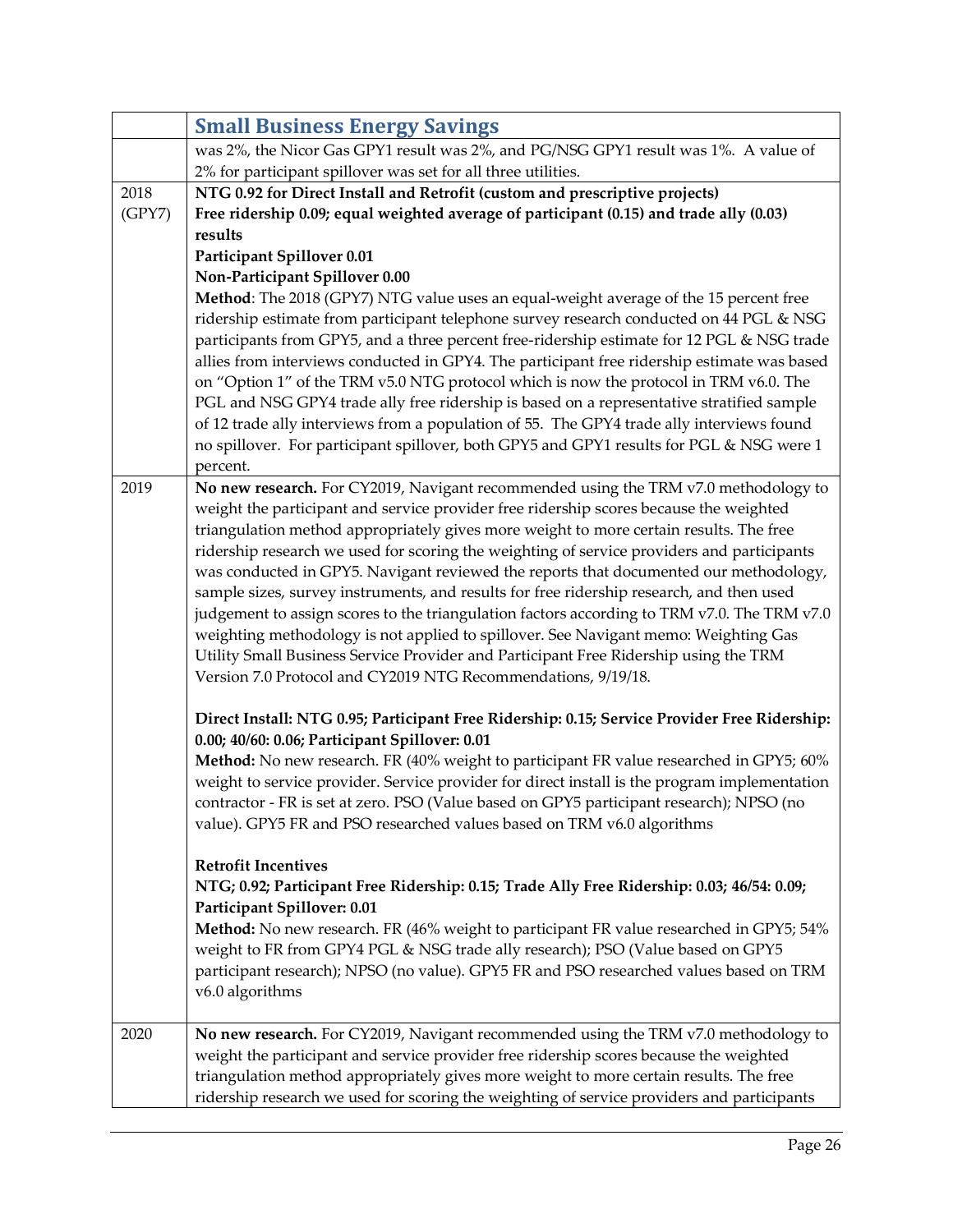| <b>Small Business Energy Savings</b>                                                                                                                                                                                                                                                                                                                                                                                                                                                                                             |
|----------------------------------------------------------------------------------------------------------------------------------------------------------------------------------------------------------------------------------------------------------------------------------------------------------------------------------------------------------------------------------------------------------------------------------------------------------------------------------------------------------------------------------|
| was conducted in GPY5. Navigant reviewed the reports that documented our methodology,<br>sample sizes, survey instruments, and results for free ridership research, and then used<br>judgement to assign scores to the triangulation factors according to TRM v7.0. The TRM v7.0<br>weighting methodology is not applied to spillover. See Navigant memo: Weighting Gas<br>Utility Small Business Service Provider and Participant Free Ridership using the TRM<br>Version 7.0 Protocol and CY2019 NTG Recommendations, 9/19/18. |
| Direct Install: NTG 0.95; Participant Free Ridership: 0.15; Service Provider Free Ridership:<br>0.00; 40/60: 0.06; Participant Spillover: 0.01<br>Method: No new research. FR (40% weight to participant FR value researched in GPY5; 60%<br>weight to service provider. Service provider for direct install is the program implementation<br>contractor - FR is set at zero. PSO (Value based on GPY5 participant research); NPSO (no<br>value). GPY5 FR and PSO researched values based on TRM v6.0 algorithms                 |
| <b>Retrofit Incentives</b><br>NTG; 0.92; Participant Free Ridership: 0.15; Trade Ally Free Ridership: 0.03; 46/54: 0.09;<br>Participant Spillover: 0.01<br>Method: No new research. FR (46% weight to participant FR value researched in GPY5; 54%<br>weight to FR from GPY4 PGL & NSG trade ally research); PSO (Value based on GPY5<br>participant research); NPSO (no value). GPY5 FR and PSO researched values based on TRM<br>v6.0 algorithms                                                                               |